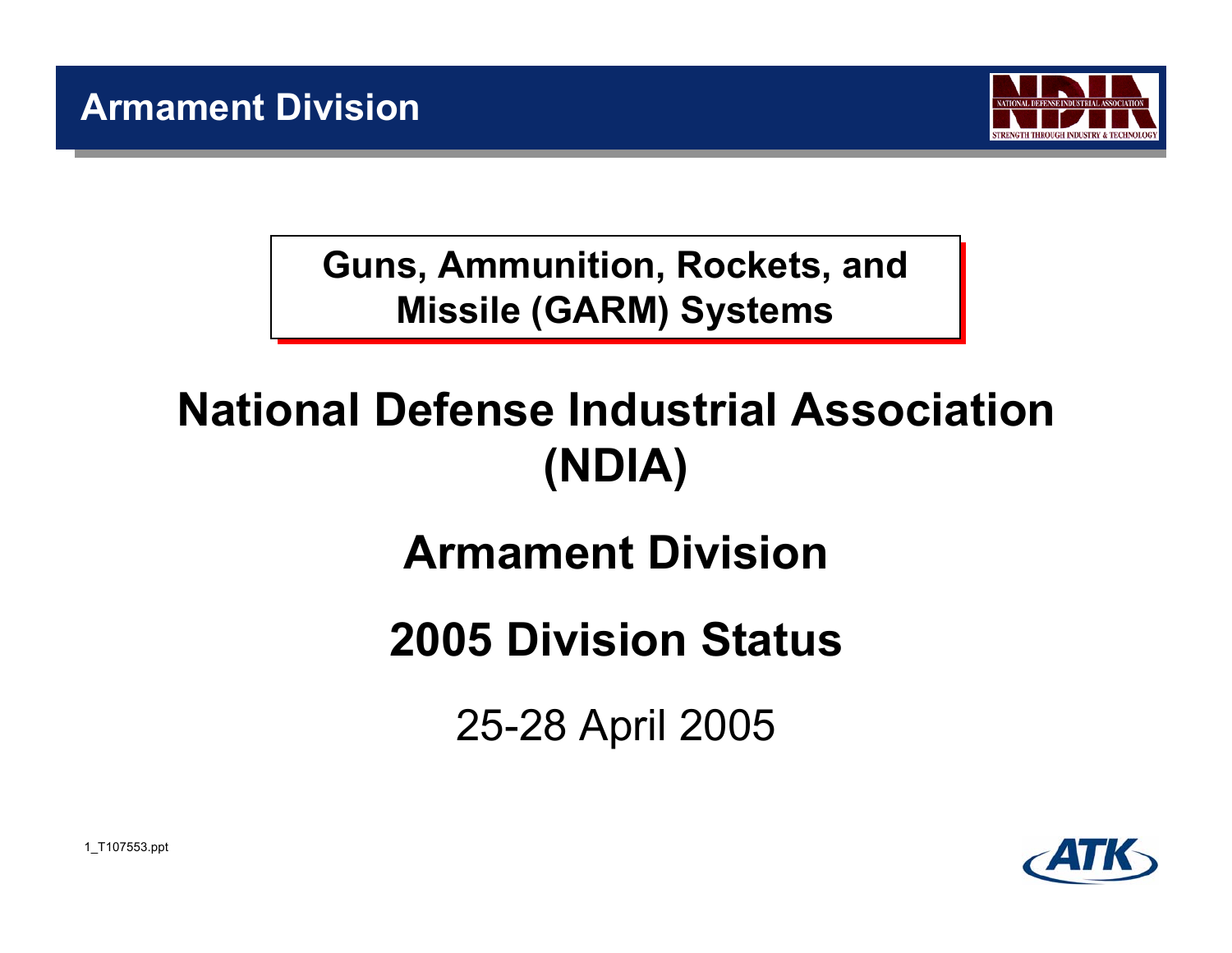# **2005 Management Briefing Topics**

- 1. Armament Division Objectives
- 2. Organization Leadership
- 3. Symposium Effectiveness
- 4. Charter Updates Clarity Current Focus
- 5. National Small Arms Consortium/Center
- 6. Pentagon Outreach
- 7. Manpower Study
- 8. Defense Legislation Issues
- 9. Membership Participation
- 10. The Future Ahead



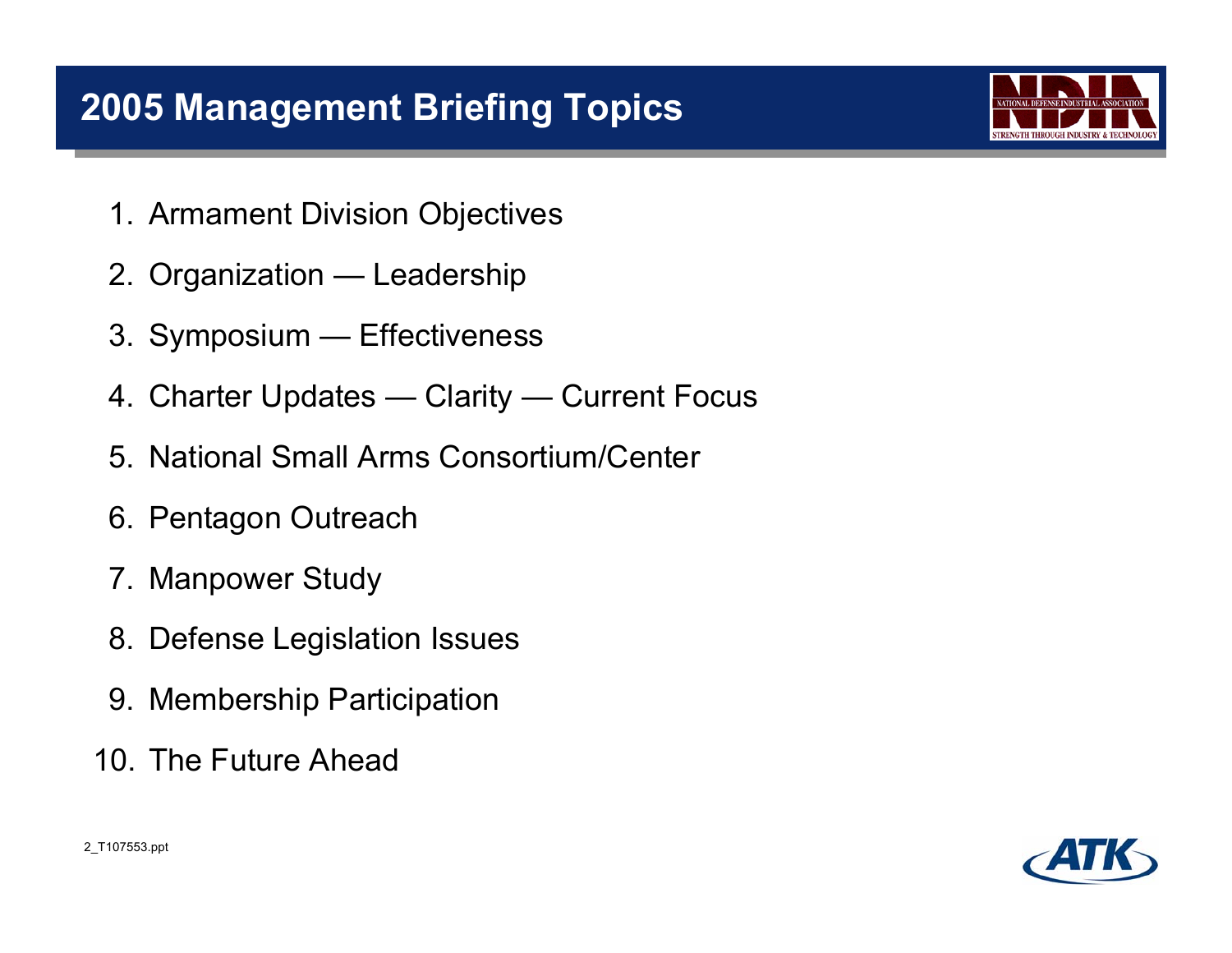# **The Links – Who, What, Why**





**An Organization Ensuring Strength Through Industry and Technology An Organization Ensuring Strength Through Industry and Technology**

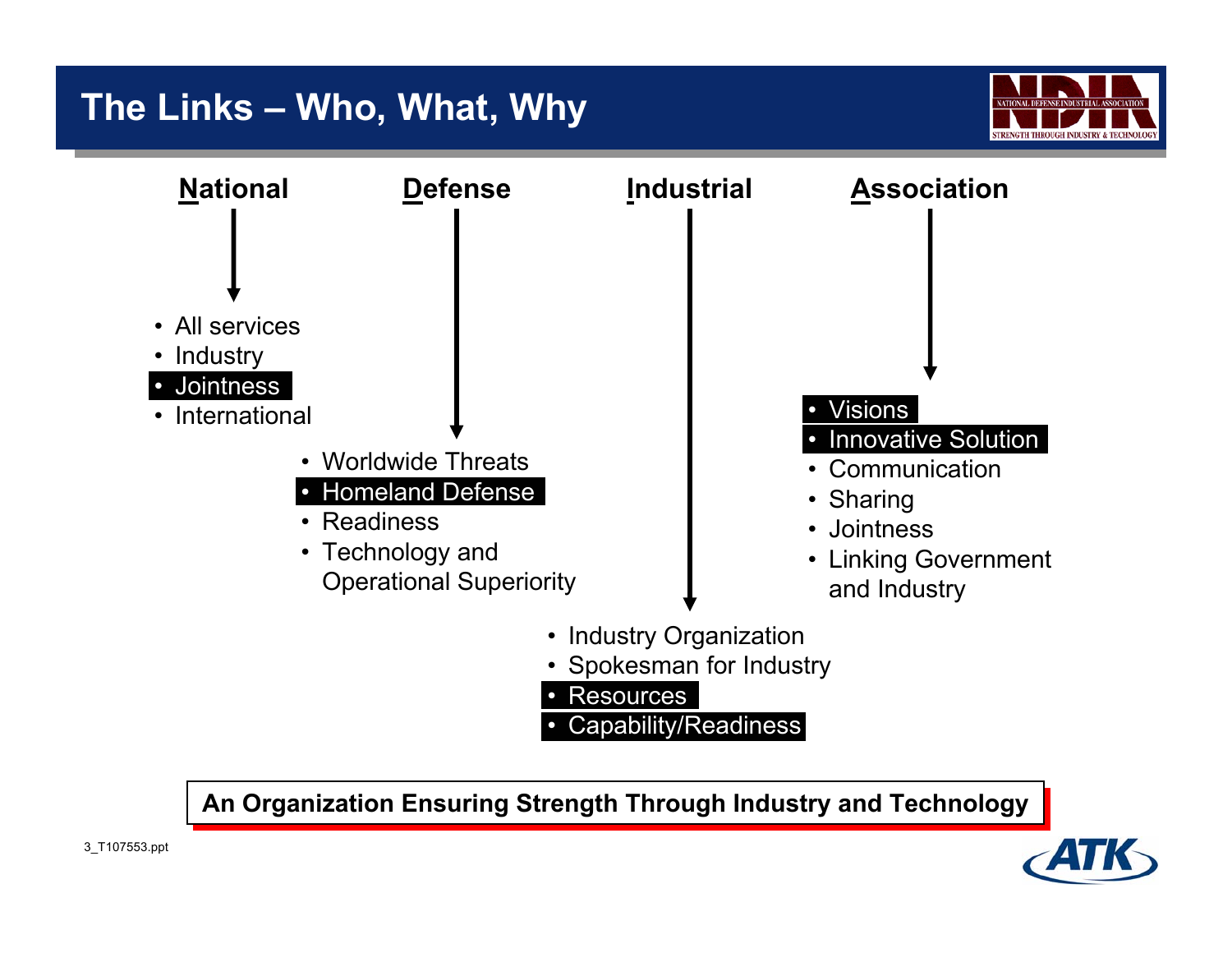

#### **NDIA Focus → Responsive to Industry/DoD Community → Ensures Relevance**

**Addressing Issues Critical to Guns and Ammunition, Addressing Issues Critical to Guns and Ammunition, Missiles and Rockets Systems Missiles and Rockets Systems**

#### **Armament Division Focus**

- Expanded participation
- Resource for government and industry
- Linked to key DOD and service strategies
- Capture "lessons learned"  $\Rightarrow$  <u>ensure readiness</u>  $\Rightarrow$  shape future
- Encouraging leverage of complementary systems
- Effective use of exhibits, demonstrations, and tours

#### **Establishing Vision for 21<sup>st</sup> Century Relevance**

**Applying System Synergism to Applying System Synergism to Meet Transformation Goals Meet Transformation Goals**

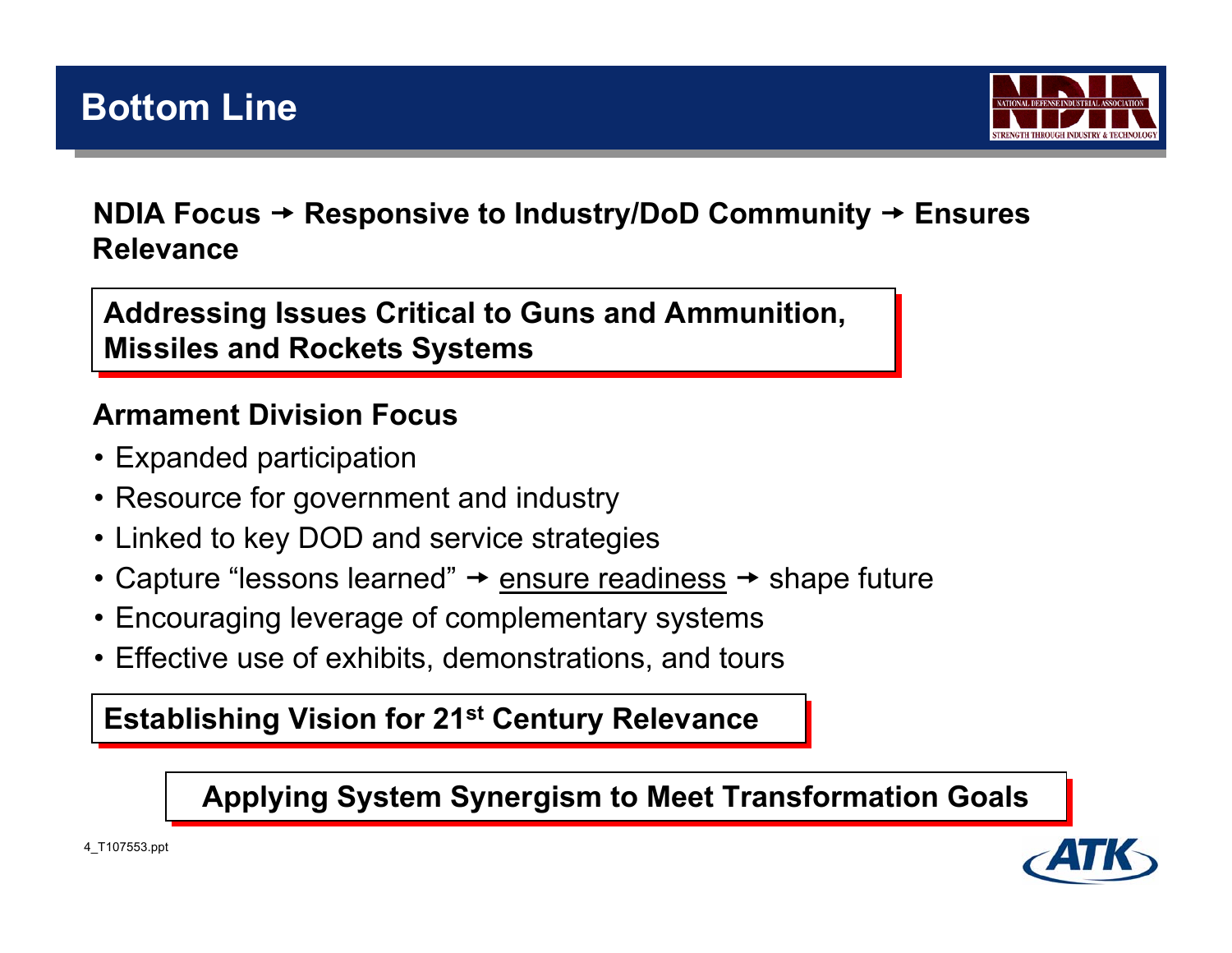

**Objective: Coordinated Focus and Vision for Armament Systems** 

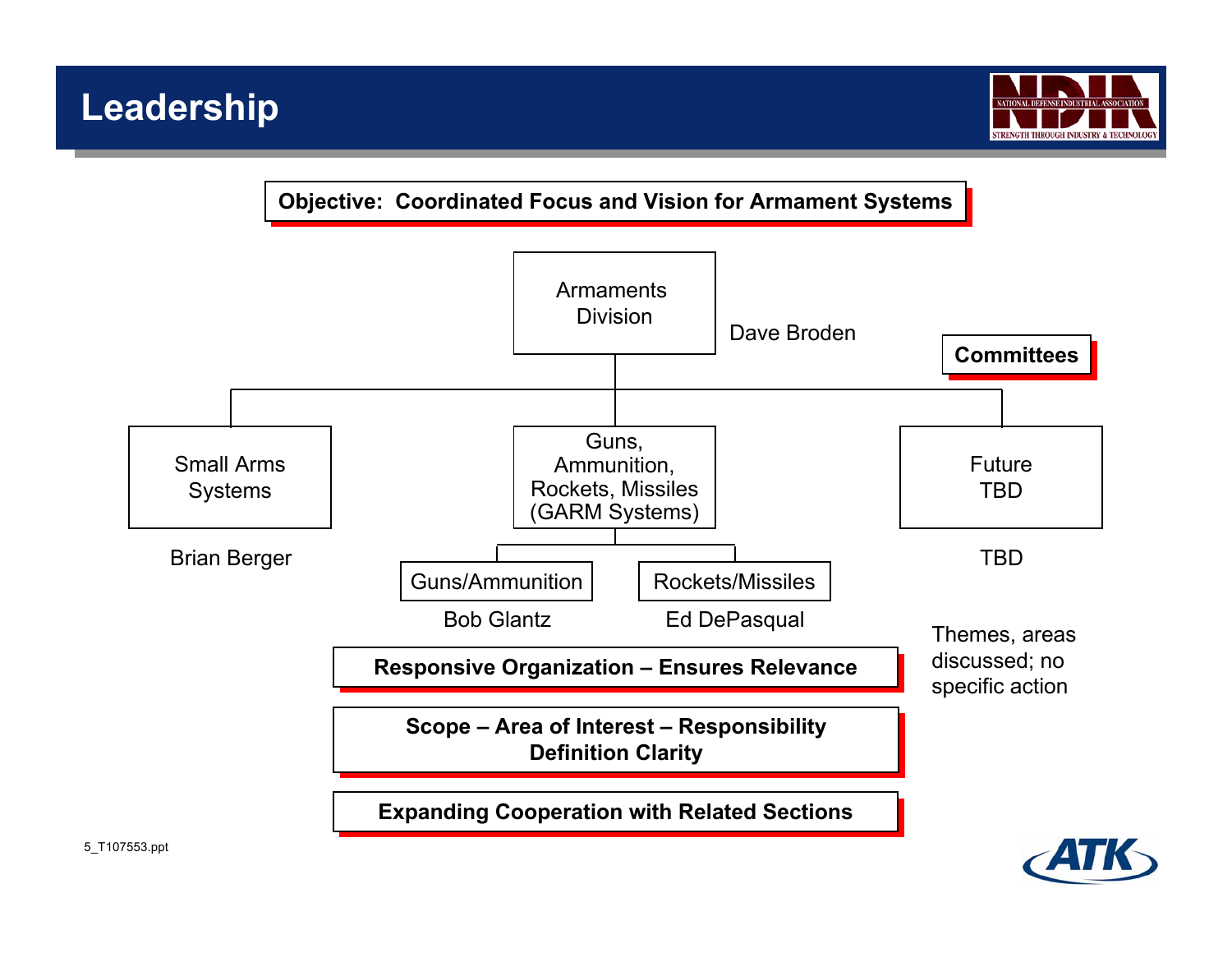# **Committee Scope**



- •Individual weapon(s)
- • Crew served weapon(s)  $(e.q., \leq 40mm)$
- Lightweight Systems
- Ammunition
	- Enhanced/lightweight
	- "Green"
- Full life cycle management
- •**Supportability** 
	- Training
	- Logistics
- Target Acquisition/Fire Control System (TA/FCS)
- Remote Stabilized Turret System
- •System Integration
- •Networked capabilities
- •Non lethal
- •Homeland Defense systems

### **GARM Systems**

**Synergism** → Commonality

#### **Small Arms Systems The Guns and Ammunition Constructs and Rockets**

- •Medium caliber systems
- •Tank systems
- •Mortar systems
- Artillery systems
- $\bullet$ Naval gun systems
- •Aircraft/helicopter systems
- •Precision systems
- $\bullet$ Platform Integration
- • Manned/robotic applications
- •System integration
- •TA/FCS
- •**Supportability**
- Life cycle management
- Stabilized Turret System

- Tactical missiles and rockets
- Shoulder Fired Systems
- Ground launched
- Aircraft/helicopter launched
- Precision Systems
- System Integration
- Manned/robotic applications
- Life cycle management

**Common Enabling Technologies, Modeling/Simulation, Man-Tech** 

**Links to Other Committees Links to Other Committees**

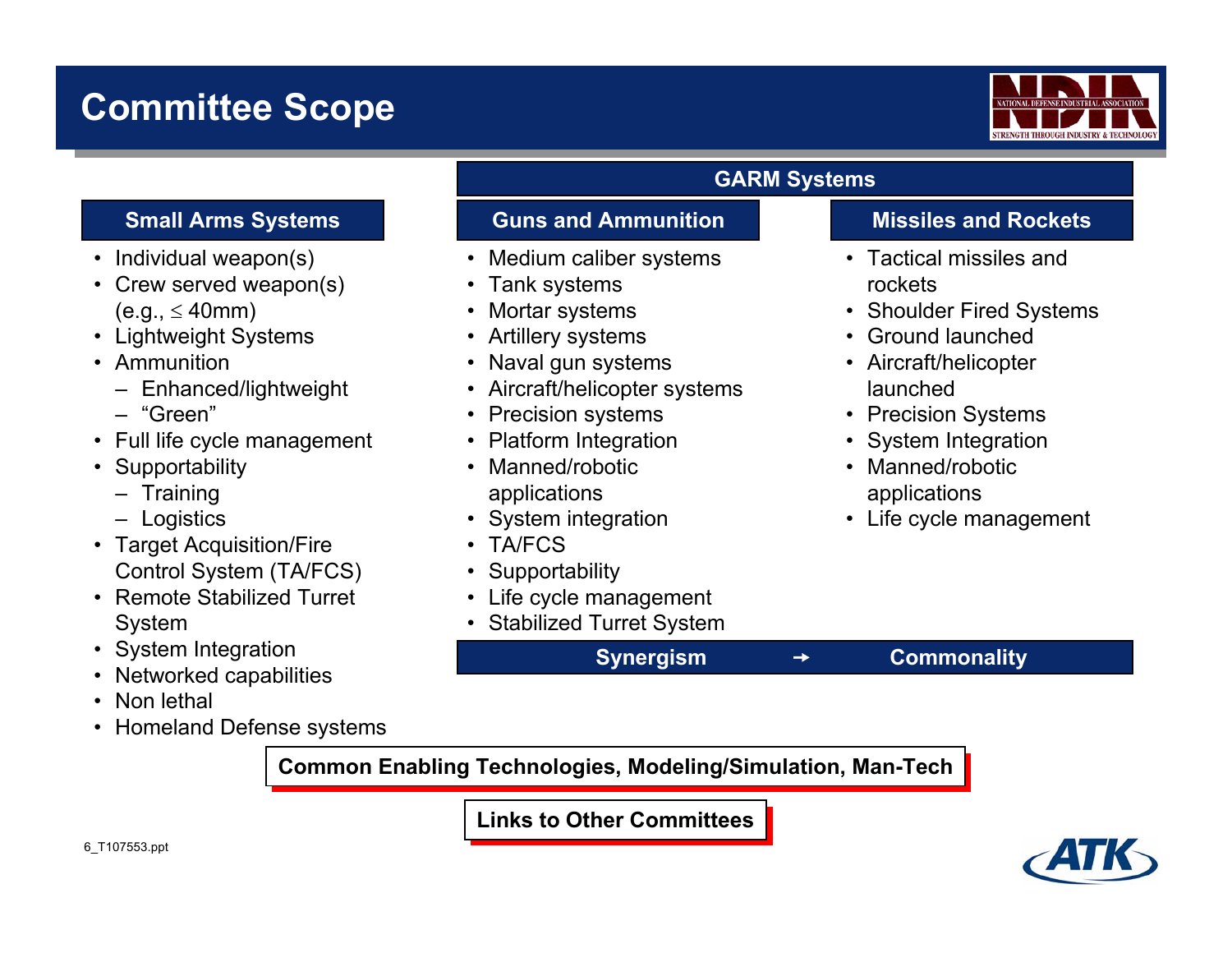# **Armament Division Attendance Summary**







7\_T107553.ppt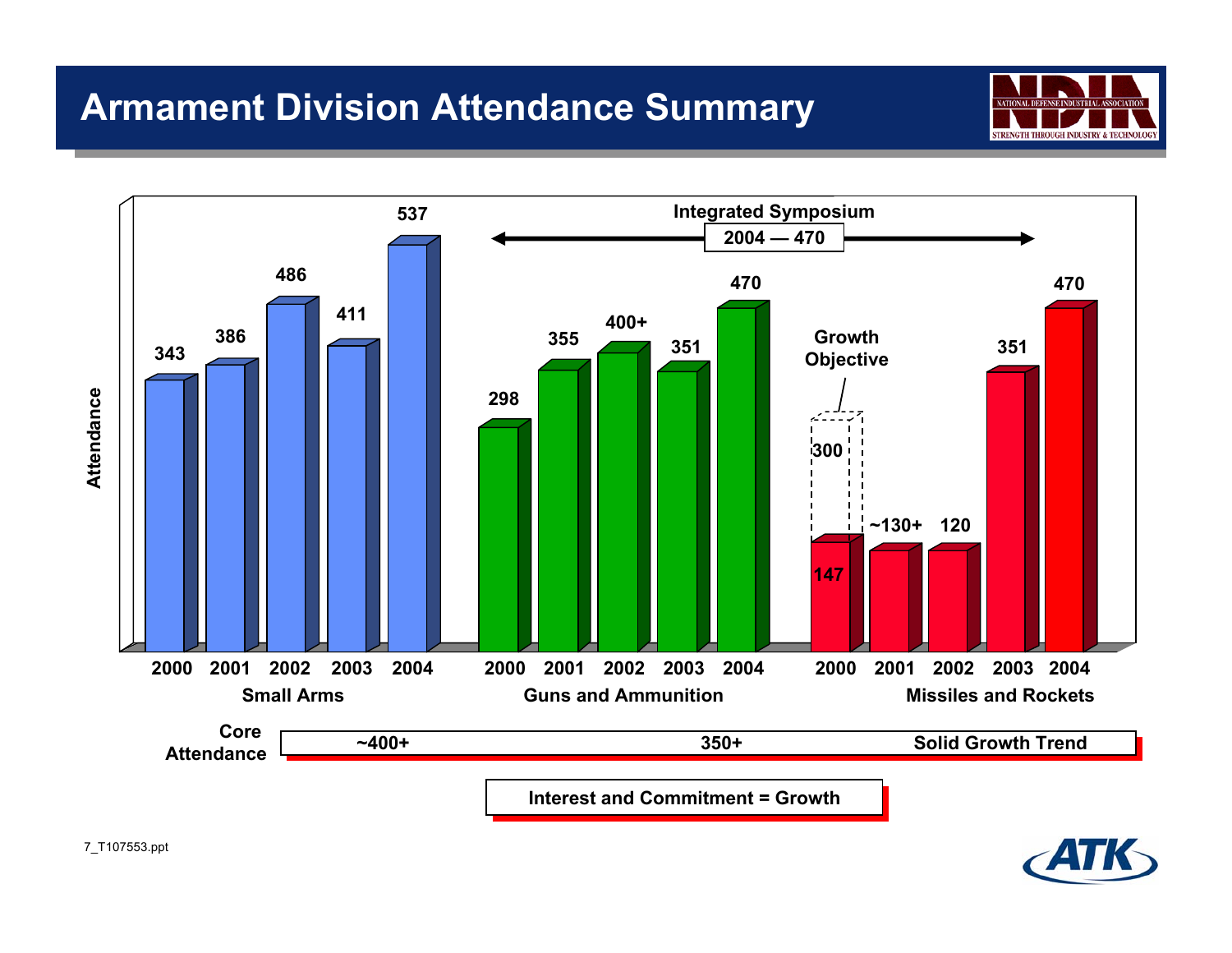# **2005 Symposium**



**Guns and Ammunition Guns and Ammunition**

**Rockets and Missiles Rockets and Missiles**

• Ensuring responsive industrial base capability

### **Translating Lessons Learned into System Requirements**

**Addressing the Theme! Addressing the Theme!**

- **• Joint Capability • Joint Capability**
- **• Joint Requirements • Joint Requirements**
- **• Readiness Capability • Readiness Capability**

**Applying Common Advanced Technologies and Integrated Systems Applying Common Advanced Technologies and Integrated Systems**

- •Capability focused complementary integrated systems • Building on "lessons learned" for future readiness
- Address key force multipliers
	- - Precision Situation awareness Attention to life cycle management
	-
- Mobility Lethality
	- **Communication**
- •Planning and implementing Spiral Development

**Enabling an Integrated Joint Force Capability** 

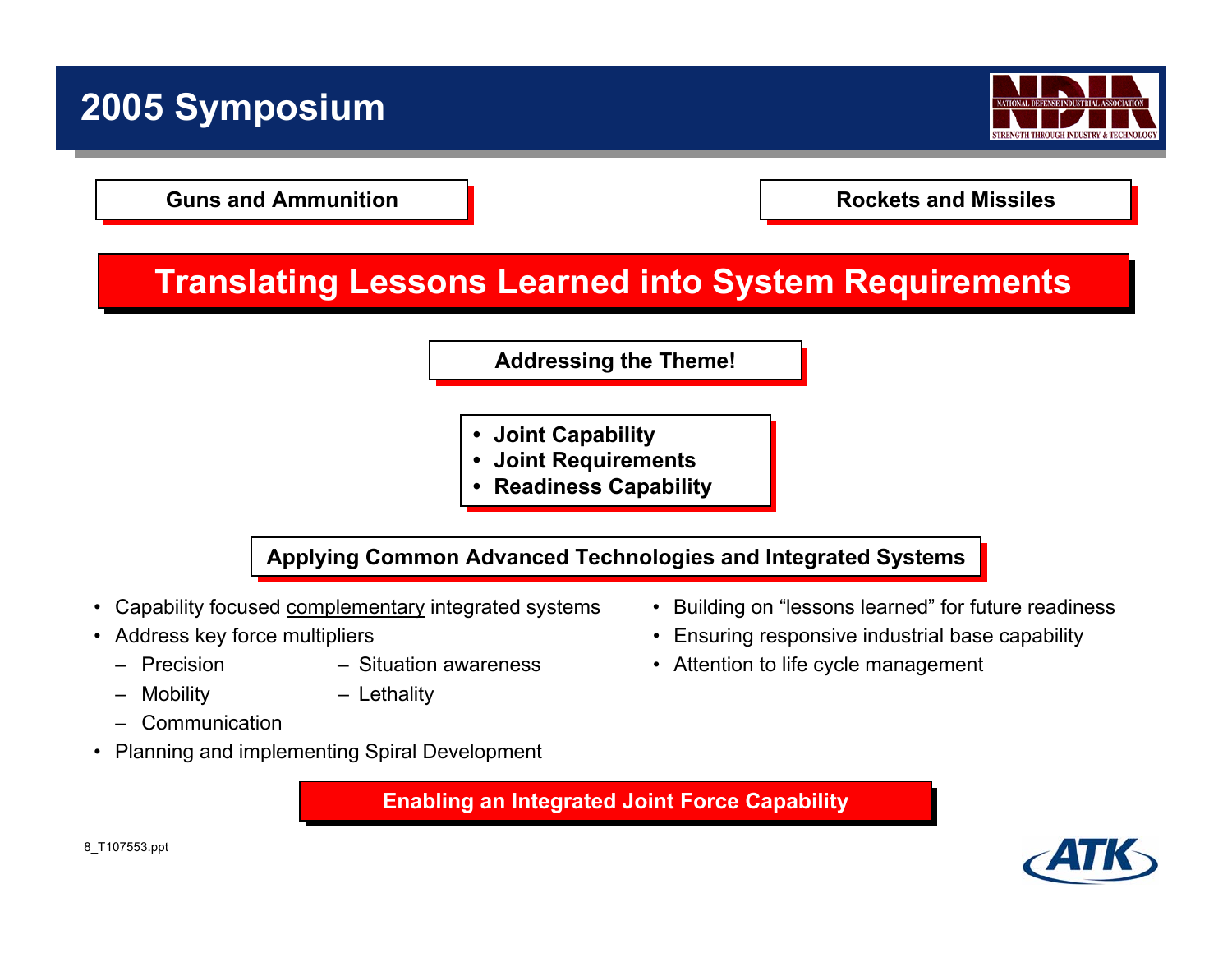

#### **Translating "Lessons Learned" into System Requirements Translating "Lessons Learned" into System Requirements**

- Understanding the Need
- Joint Requirement(s)
- Requirements Pull
- Technology Push
- Readiness/Capability/Responsiveness
- Direct Integration
- System Integration Adaptations
- Spiral Development
- Supportability
- Threat Specific Solutions vs. Capability Driven and Adaptable
- Operational Flexibility and Responsiveness
- Spiral Development

## **Response to Symposium Theme Response to Symposium Theme**

 Adaptable, Innovative, Visionary, Capability Focused –Adaptable, Innovative, Visionary, Capability Focused

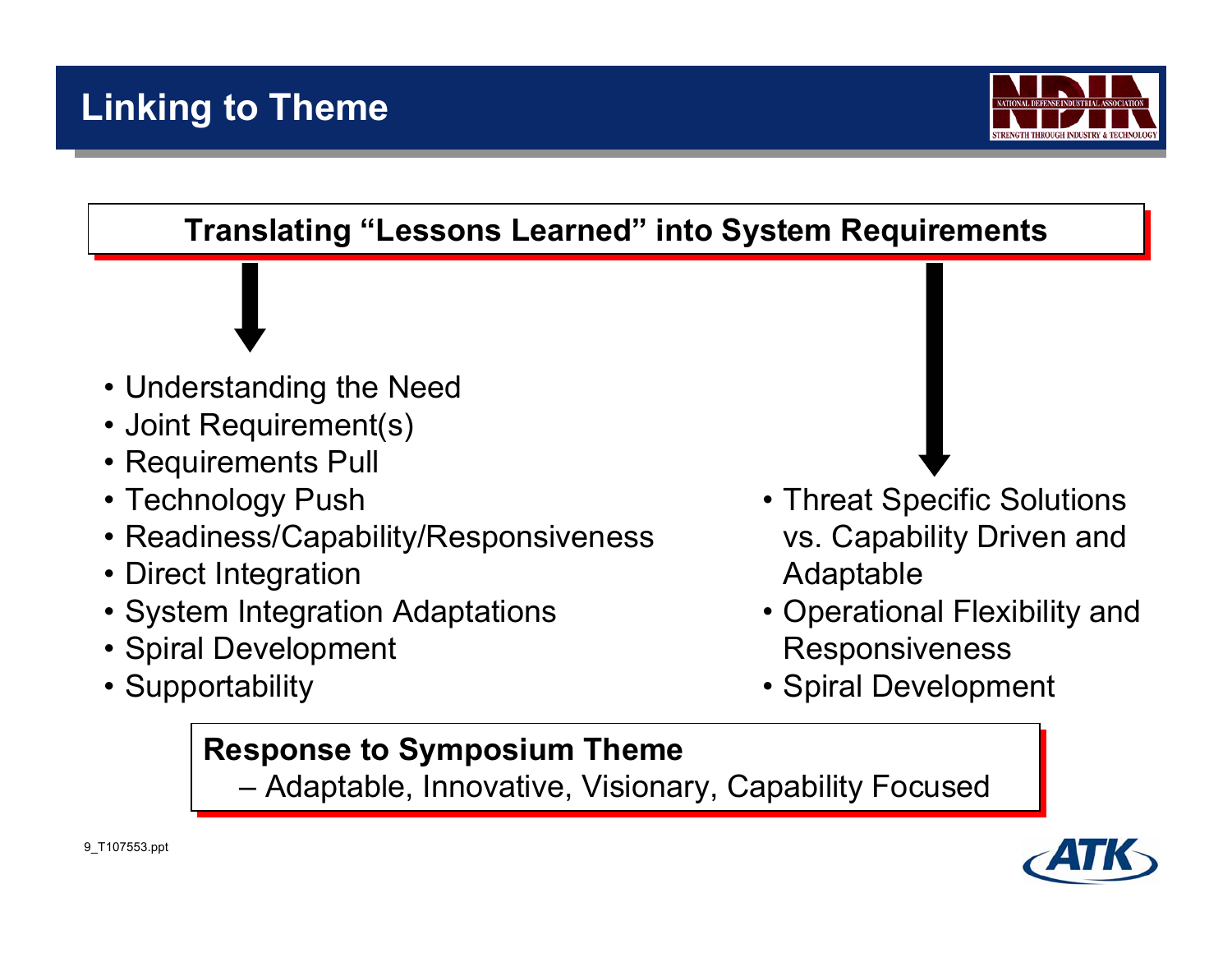

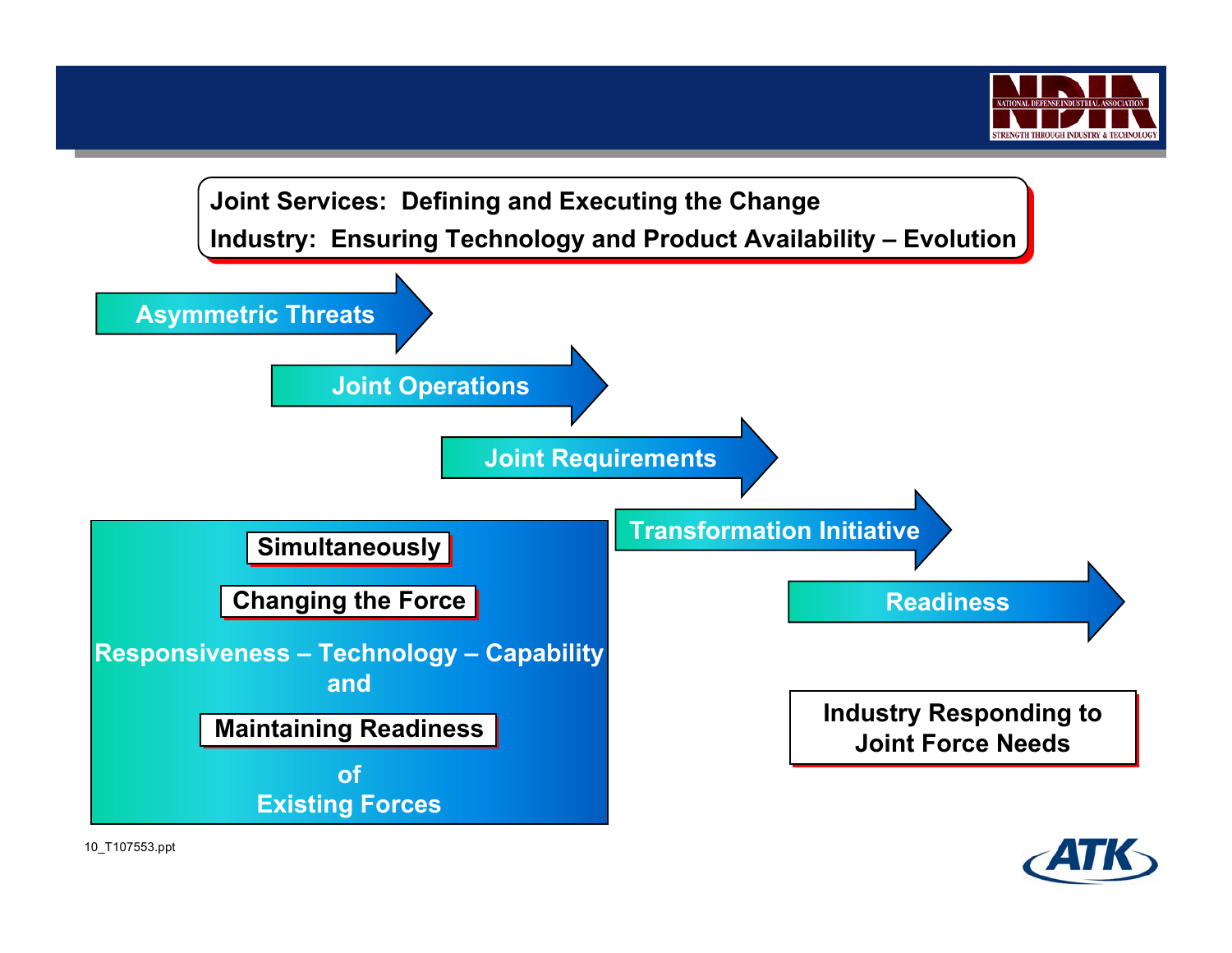

**Meeting the Needs of Our Joint Ground Forces Meeting the Needs of Our Joint Ground Forces in the Fight Against Terrorism and Developing in the Fight Against Terrorism and Developing the Tools for Future Combatthe Tools for Future Combat**

**Address and Focus on the Theme Address and Focus on the Theme**

**DoD and Homeland Defense Capabilities DoD and Homeland Defense Capabilities**

- Joint Force operations and capability
- Response to asymmetric threats
- Adapt systems and technology for operational flexibility — Jointness
	- Responsiveness
- Push technology envelope(s)
- Push integration efficiencies
- Add functional capabilities
- Introduce new systems
- Ensure readiness and capability

**"Lessons Learned" — Readiness/Capability — "Lessons Learned" — Readiness/Capability — Responsive Force — Jointness — Technology Change Responsive Force — Jointness — Technology Change**

**Shape the Future — Enable the Force** 

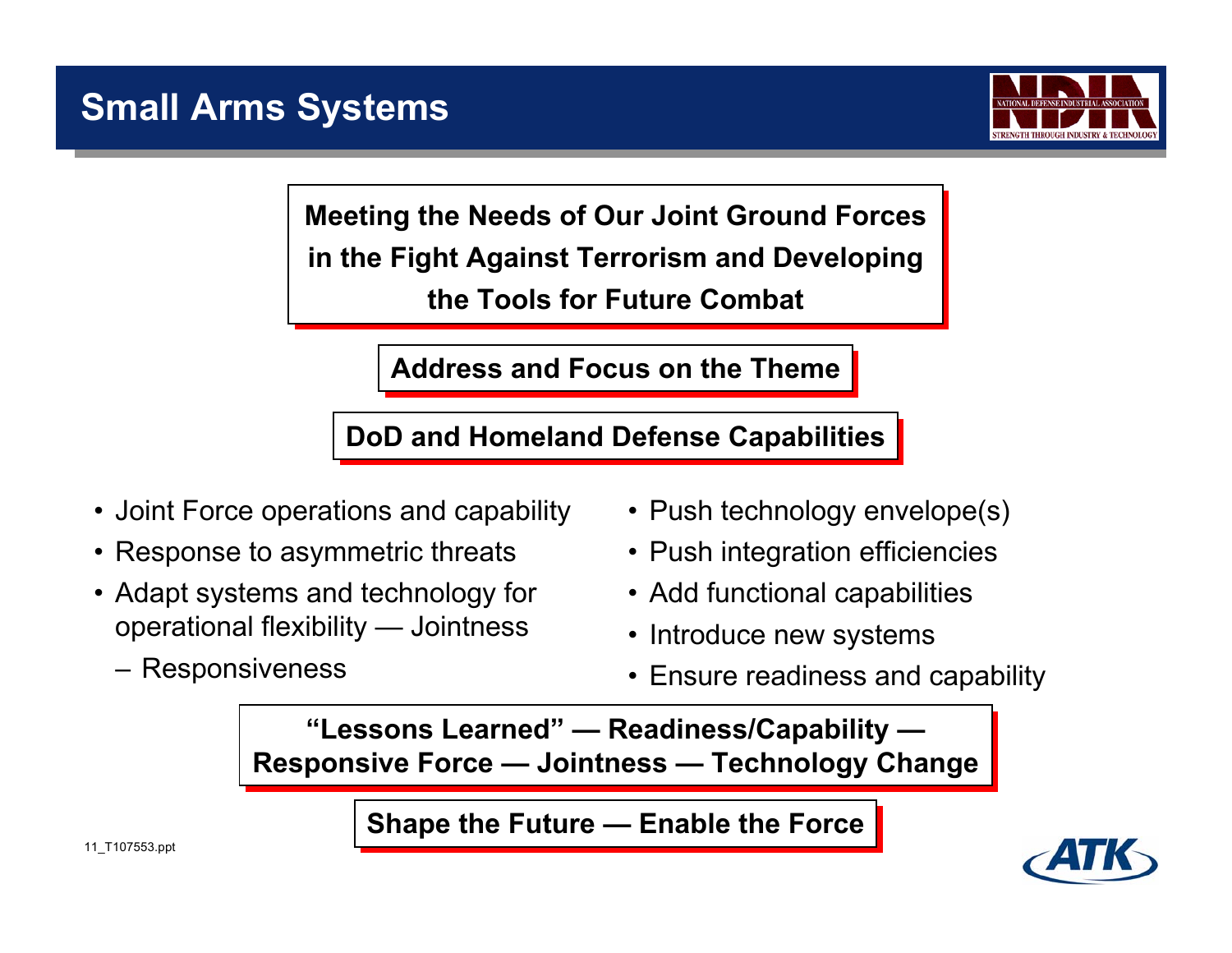# **Armament Division Success**





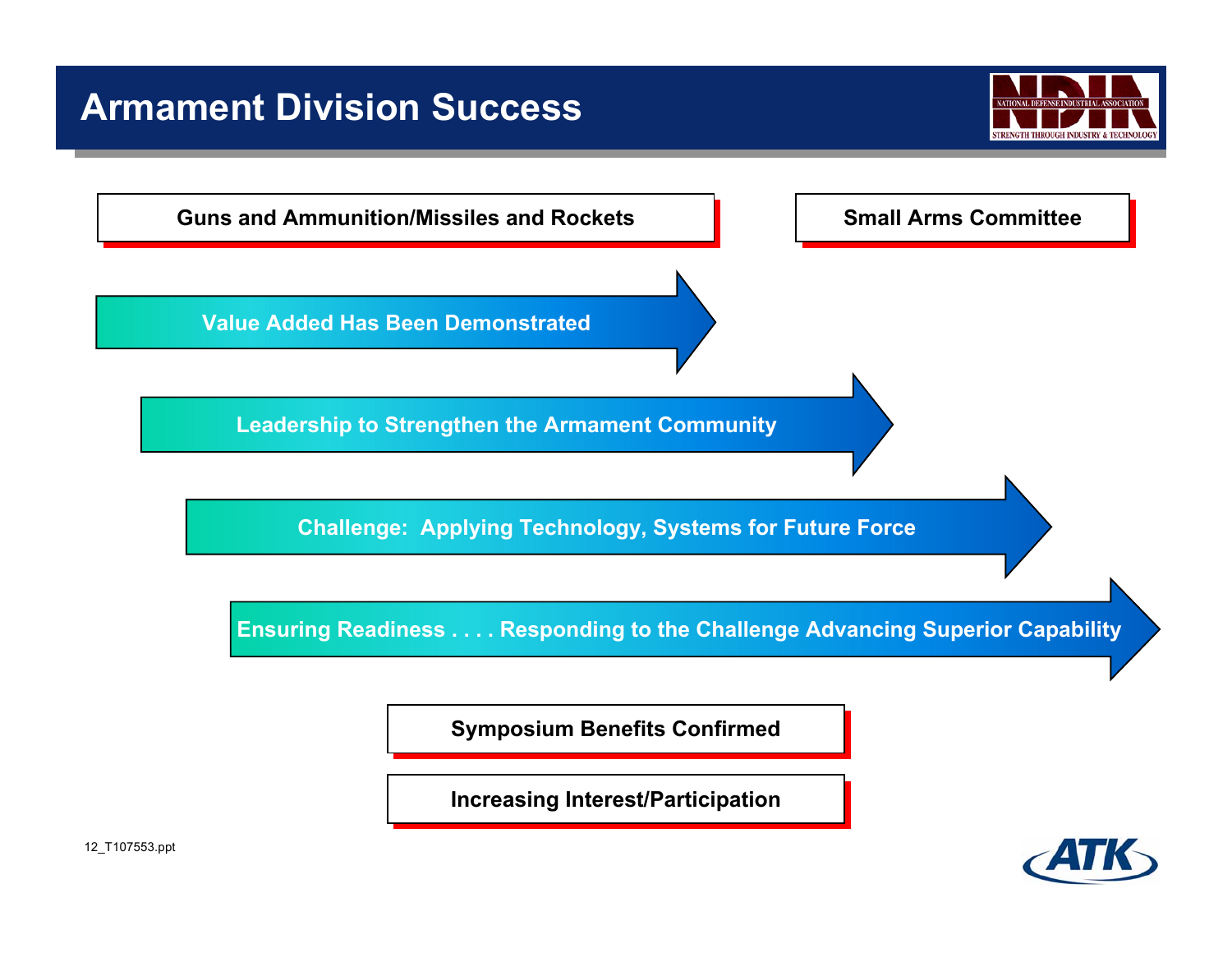

### **Linking NDIA and DoD Realized**

- Improved <u>links</u> to DoD and service <u>thrusts</u> and <u>initiatives</u>
- $\bullet$  Interest in "after action reports" "<u>lessons learned</u>"  $\rightarrow$  <u>industry</u> responsiveness  $\rightarrow$  addressing challenges

**Symposium Quality and Communication Demonstrated**

- Presentation <u>quality</u> improvements and "So What" <u>benefit messages</u> have added value
- Focused interest in systems level presentation vs. technology <u>unless</u> technology offers <u>payoff vision</u>
- <u>Industry adjusted</u> to intellectual property concerns and expanded participation positively
	- –Industry worked with vision

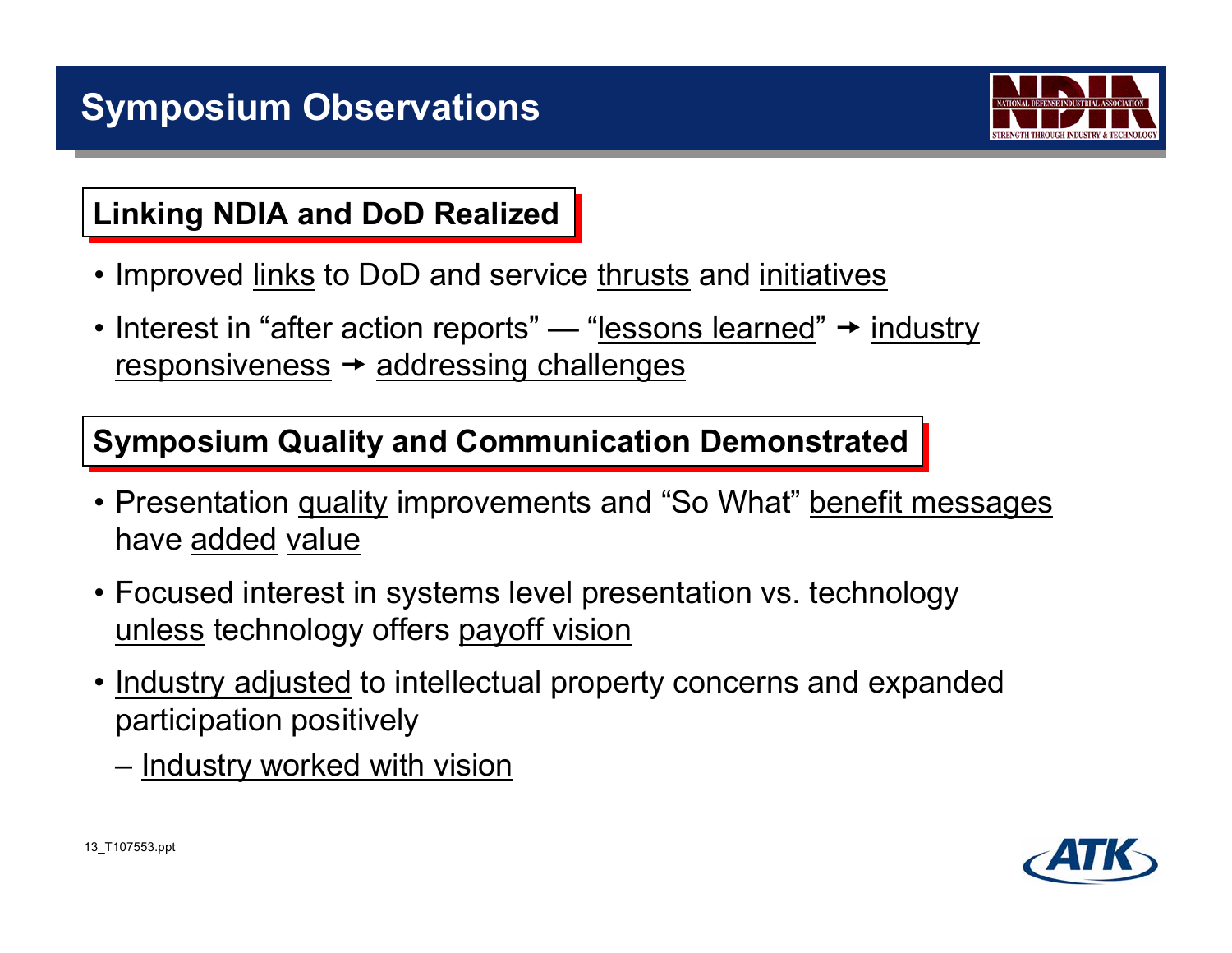# **Armament Division 2005**



#### **Ensuring Relevance**

- Evolve executive committees
	- Integrate relevant organization(s) for <u>future</u>
		- Industry
		- Government
- Reshape and define division charters to ensure relevance/clarity
- Symposium <u>themes</u>
	- Future "vision" focus
	- Emphasize <u>Readiness</u> topics
- Symposium content
	- <u>Emerging</u> technology and capability
	- Panels
	- Interactive format
- Attendees
	- Participation is growing resource

**Armament Division is Key to Current and Future Force Capability Armament Division is Key to Current and Future Force Capability**

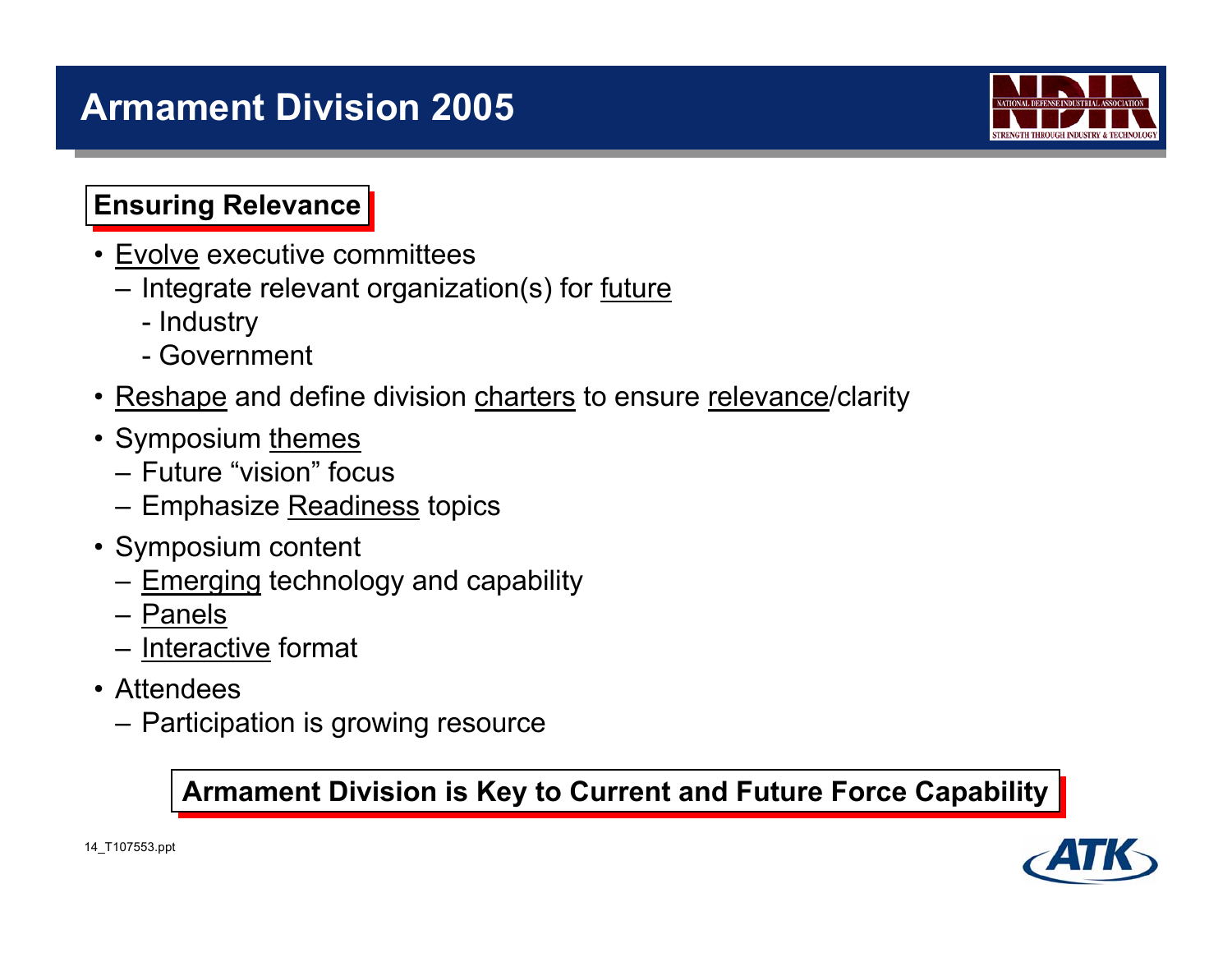

- 1. Focus on <u>relevant</u> topics
- 2. Solid <u>links</u> to <u>Transformation</u> and <u>future</u> topics
- 3. "Lessons learned" and "after action reports" input shapes the future
- 4. Recognition of need to address industrial base readiness capability — responsiveness
- 5. Executive committees focused to objectives  $\rightarrow$  outreach links to DoD
- 6. <u>National Small Arms Center</u> established/operational
	- –50+ companies
	- –Program planning addressing GAPs in-process
	- Procurements initiated
- 7. Continued panel discussions focus to key interest topics
- 8. Recognized forum for business/technology "networking"
- 9. Leadership in Navy SUW Study

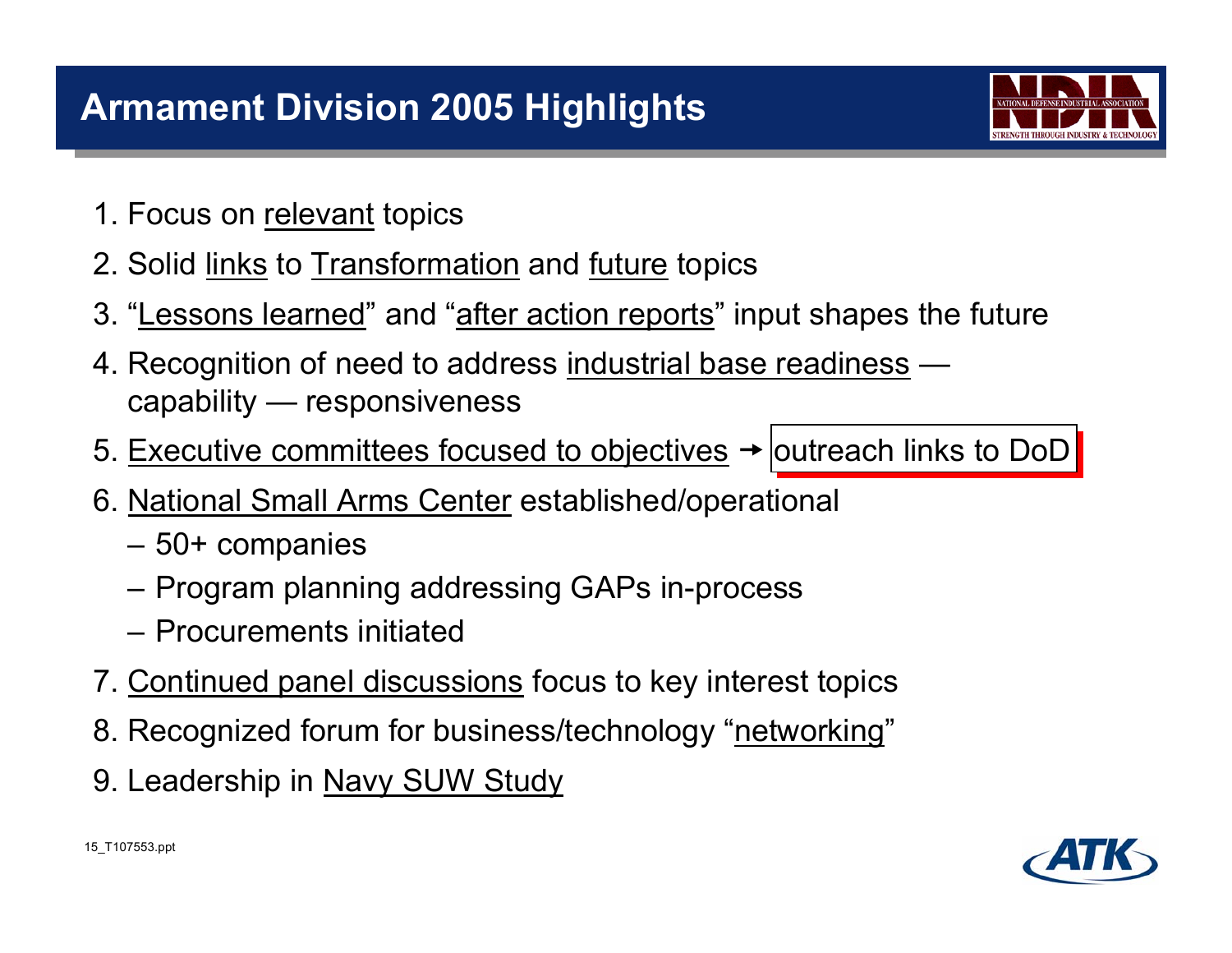

**Objective:** Ensure Armament Division charter responsive to DoD and industry trends and changes

**Charter Format:** • Armament Division charter sets guidelines objectives — criteria

- Appendices address sections/committees
	- Missions
	- –Scope/definitions
- **Status:** Committee updates in process
	- $\bullet$  Small Arms  $\rightarrow$  expand/clarify scope
	- Guns and Ammunition Combined into Guns, Ammunition,
	- Rockets and Missiles ]Rockets, and Missile (GARM) Systems
	- New area TBD

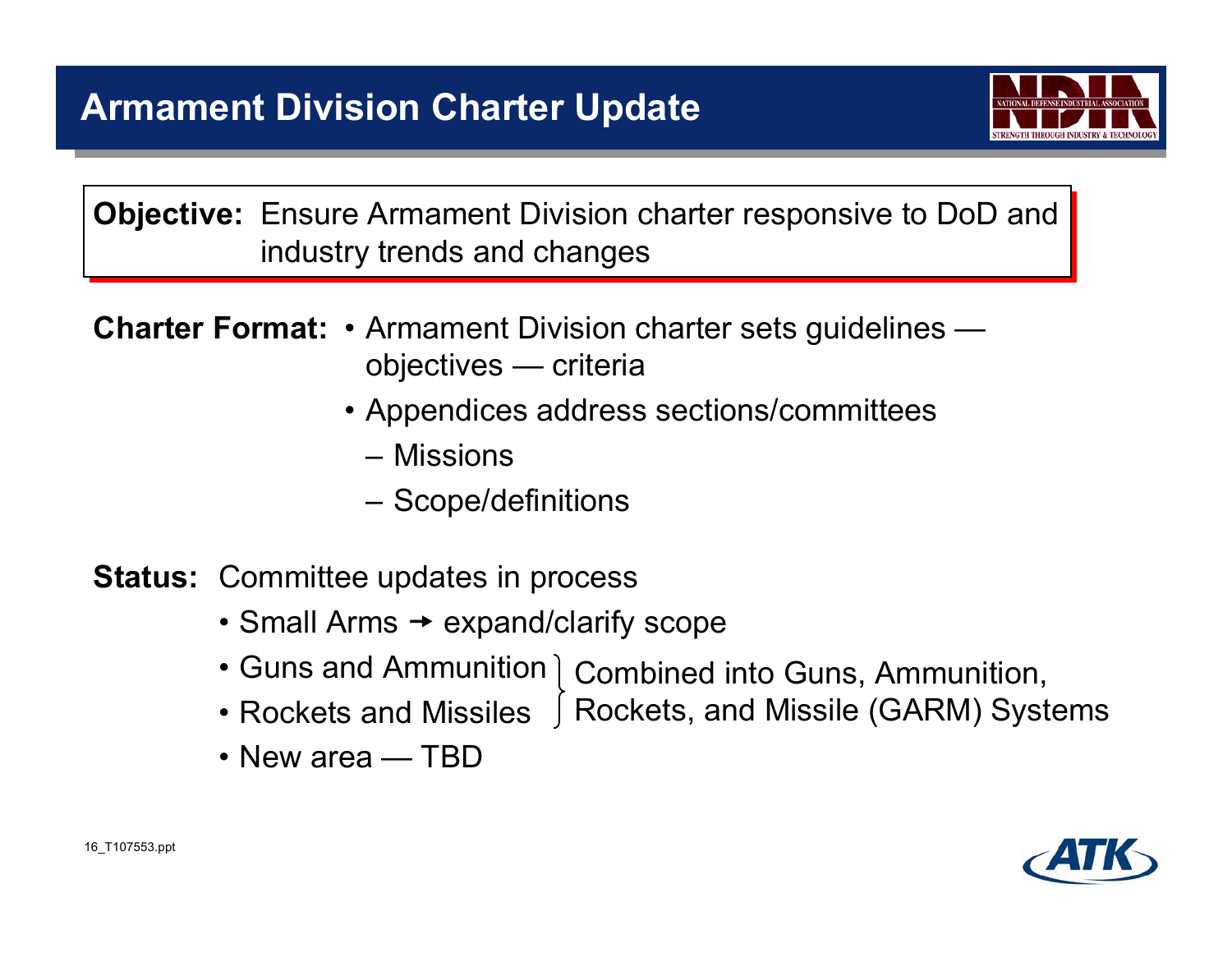# **Guns, Ammunition, Rockets, Missiles (GARM) Section/Committee**



#### **Committees were**

Guns and Ammunition

Missiles and Rockets

#### **Committee is**

Guns, Ammunition, Rocket, Missiles (GARM) Systems

# **Benefits Realized**

- 1. Commonality NDIA membership
- 2. Leverages convergency of technology and systems
- 3. Stimulates discussions dialogue
- 4. Symposium attendance efficiency (one vs. two meetings)
- 5. Brings separate communities together for common purpose

#### **Symposium Interest, Attendance, and Dynamics Enhanced**

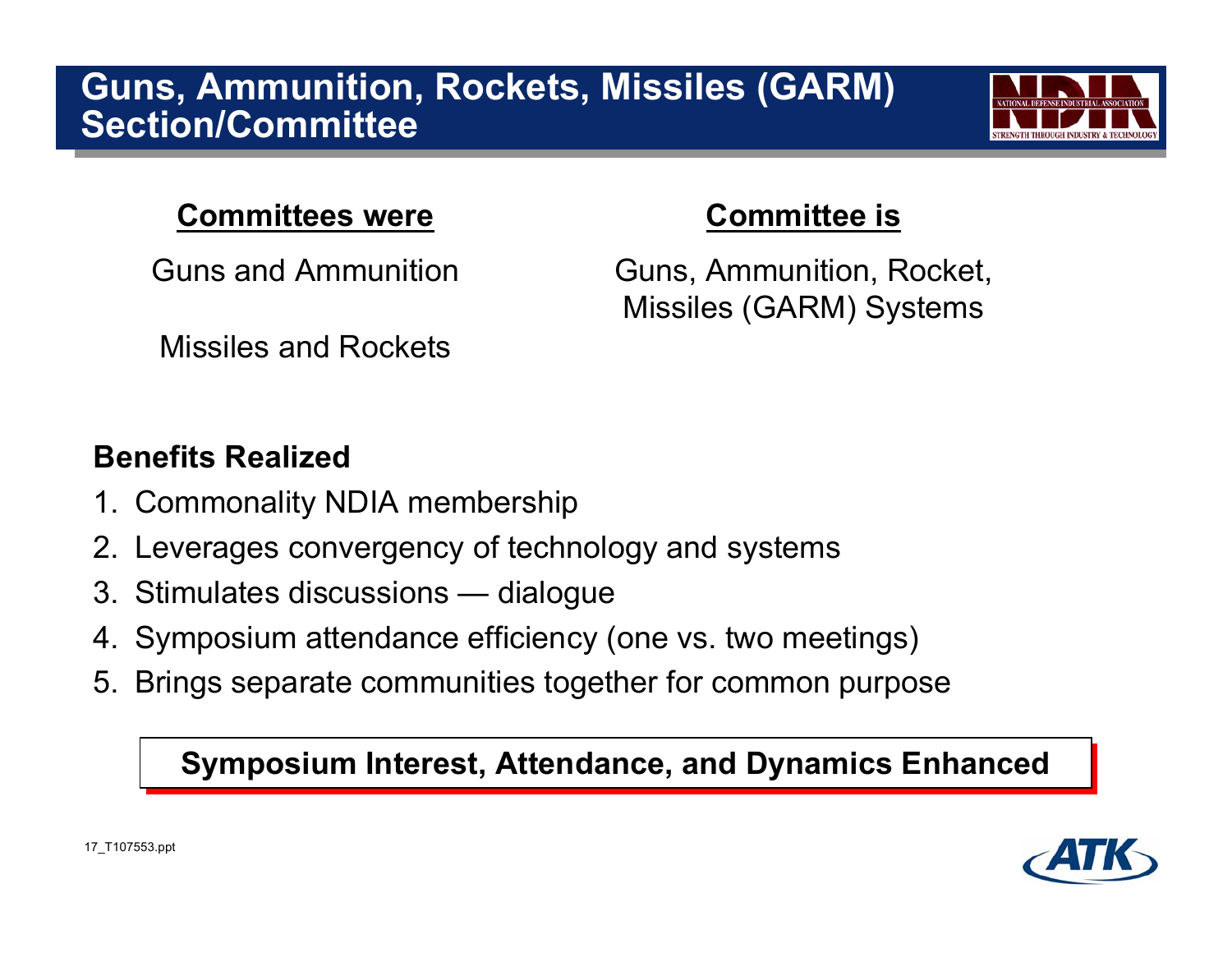



**Organization Focuses on Commonality and Synergism Organization Focuses on Commonality and Synergism and Provides Links to the Two Components and Provides Links to the Two Components**

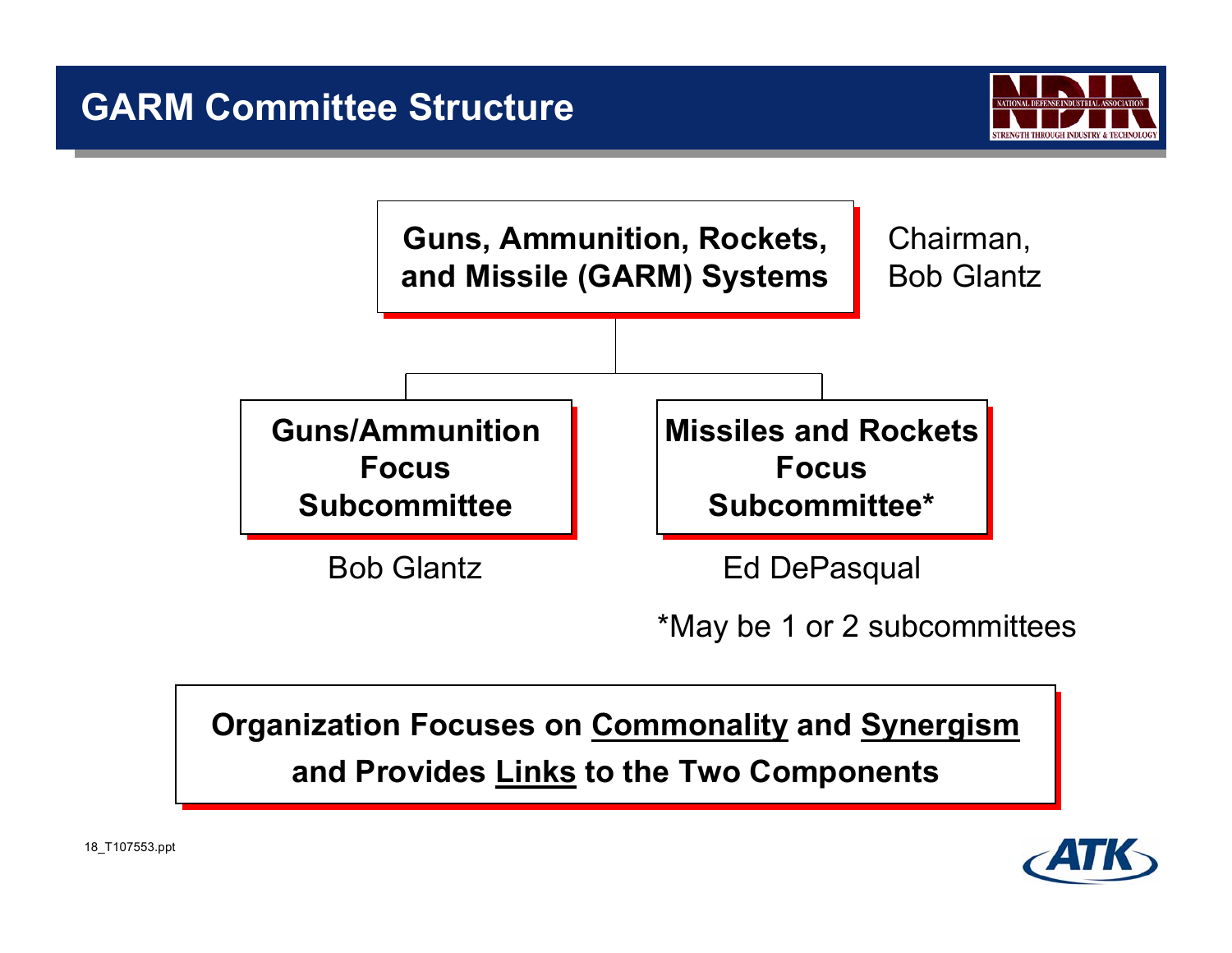

•Communication of commonality/synergism between the two components

<sup>t</sup> Integrated Armament Approach

- Realizing <u>convergence</u> of technology and system integration
- Understanding complementary system capability  $\rightarrow$  <u>operational</u>
- $\bullet$  Integrating industry representatives on executive committee

Guns/Ammunition  $\blacksquare$  +

 $\bullet$  Integrating government agency representatives on executive committee

"Leaders and Expertise" "Involved"

•User agency personnel participation  $\rightarrow$  symposiums, executive committee

> **Establishing Symposiums and Special Projects Establishing Symposiums and Special Projects Responsive to Attendees and Membership Responsive to Attendees and Membership**

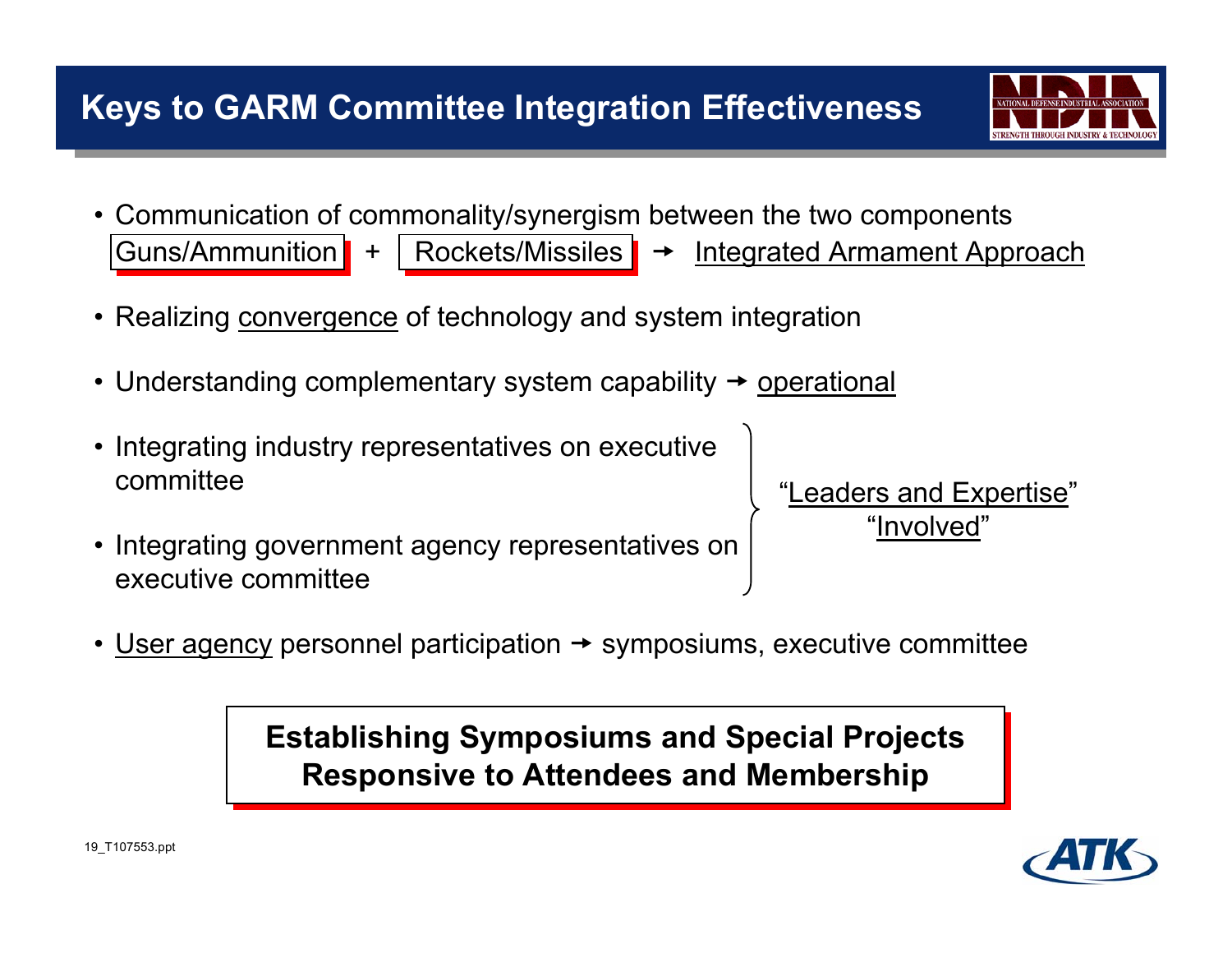# **Armament System Division Charter Vision**

- A common vision for Armament System evolution
- A division responsive to changes and challenges
- Realizing complementary and synergistic capability
- Innovation in armament systems: Requirements/need  $\rightarrow$  development  $\rightarrow$  deployment/operation
- Increasing NDIA impact through symposiums, studies, exhibits, etc.
- Re-look at division structure in future to ensure relevance to DoD needs  $\rightarrow$ |change is opportunity = ensures responsiveness
- Enabling links to key DoD and service offices

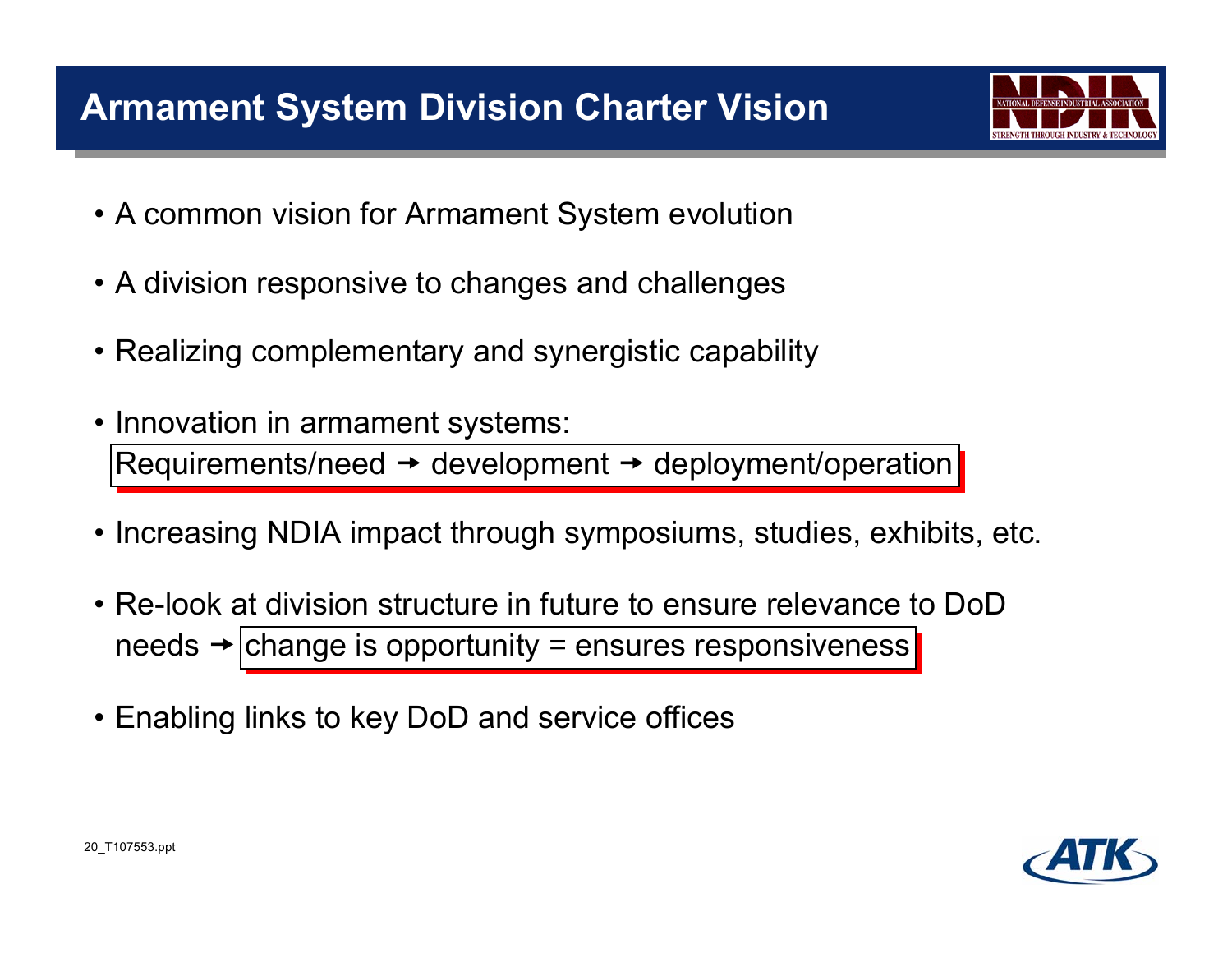# **NDIA Pentagon Outreach Program**

- 
- NDIA initiative to link NDIA divisions/committees and mission to key DoD offices — ensure partnership and interaction on issues/needs of mutual concern
- Armament Division approach
	- – Identify key offices and positions linked to:
		- -Guns and Ammunition system
		- -Rockets and Missiles system
		- -Small Arms systems
	- – Establish Armament Division communication plan
		- -Through NDIA management <u>and</u> from committees
		- Contact list
		- -Briefing package  $\rightarrow$  objectives, mission, challenges, issues, etc.
	- –Special Studies suggestions

**Communicate Recommendations to Armament Division Leadership** 

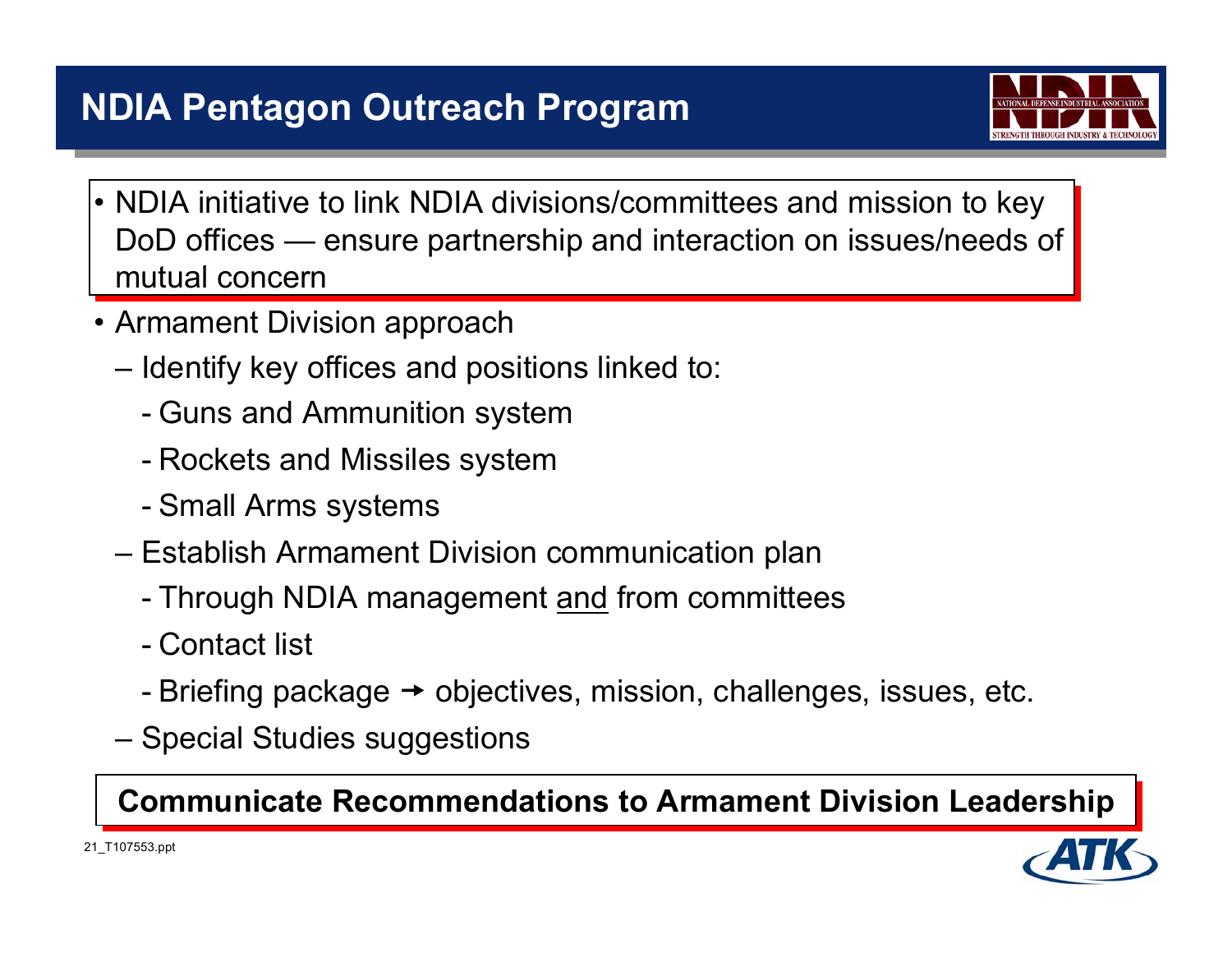# **Pentagon Outreach Program Objectives**

- Foster <u>understanding of NDIA</u> in target offices/positions
- Establish <u>active relationship</u> with target offices/positions
- Establish/increase <u>knowledge</u> of division events, studies, and other NDIA operations
- Educate target offices that NDIA represents defense industrial base and is key link between industry and government
- Inform target offices that <u>NDIA</u> is excellent <u>source</u> of advice, expertise
- Encourage DoD and services to utilize NDIA management, divisions, committees as a communication link

**Partnership — Teamwork — Synergism Partnership — Teamwork — Synergism**

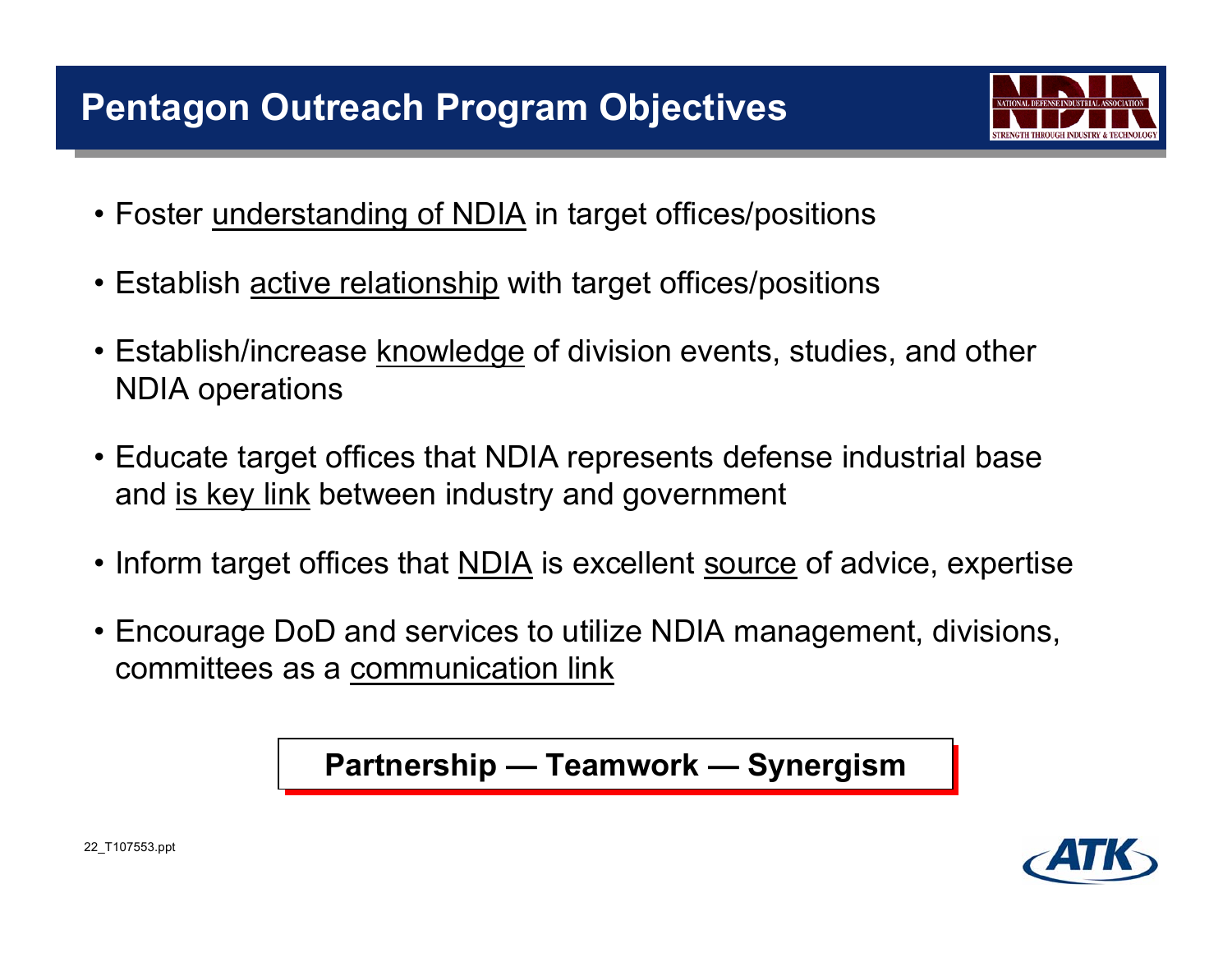

- 1. Established Joint Service Operating Requirements for mechanical fuzing for ammunition (JSOR)
	- $\rightarrow$  Ensure increased safety, MIL-STD-1316 compliance, added functions, addressed commonality and affordability
- 2. Established guidelines and approach for helicopter gun systems
	- $\rightarrow$  Defined LW-30 Apache gun system approach
- 3. Harrier gun system  $\rightarrow$  study led to selection of GAU-12 gun system for Harrier
- 4. Interface and meetings of industry with Joint Ordnance Coordinating Group (JOCG) addressed "ongoing" technology, system, and production issues and jointly solved problems in common meetings

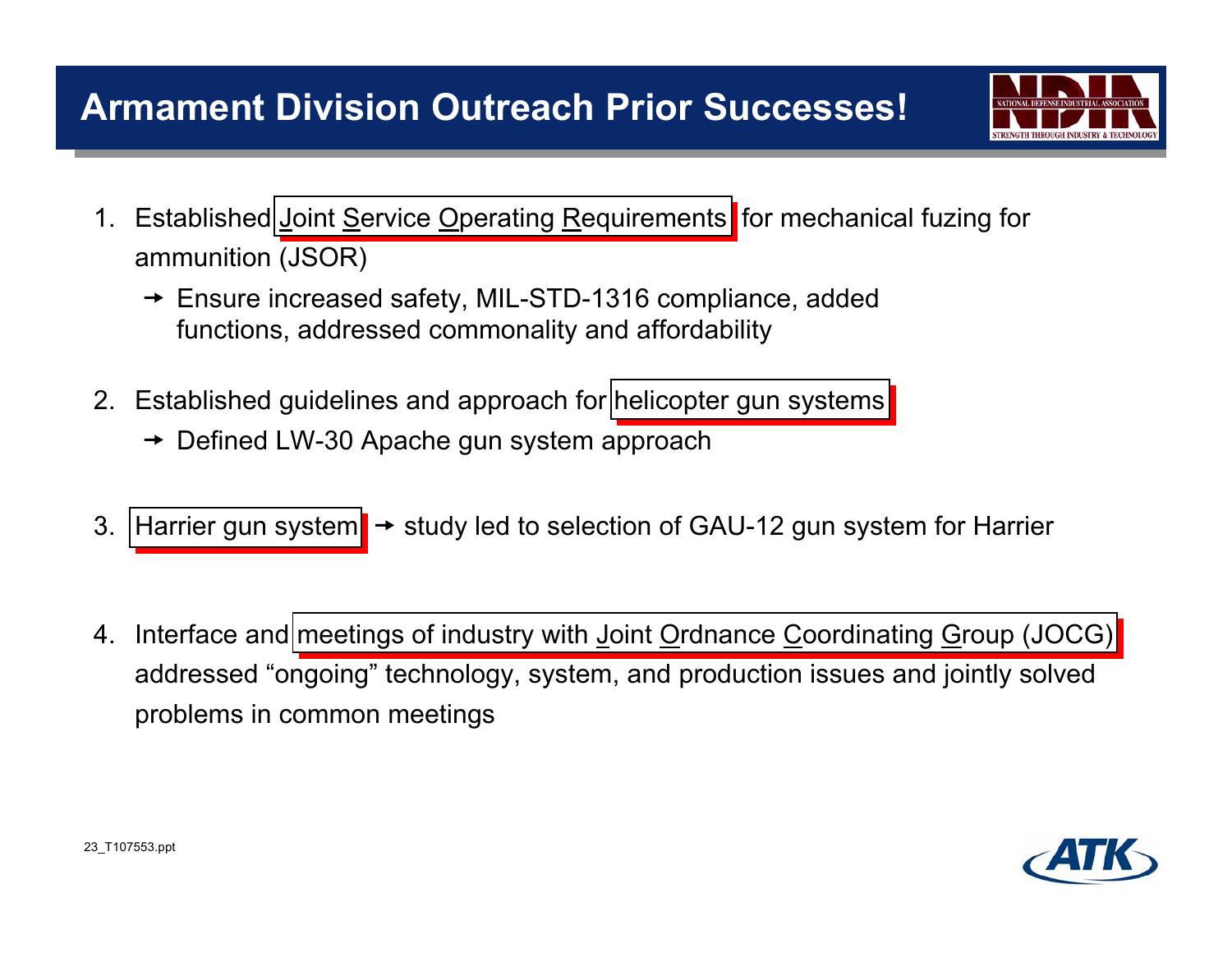# **Armament Division Outreach Prior Successes!**

- 5. Joint Medium Caliber Gun and Ammunition Master Plan (JMAT) establish roadmaps jointly developed by all services and industry to prioritize medium caliber systems
- 6. Naval Surface Weapon System Study in process OPNAV N76 sponsored
- 7. Joint Non-lethal Weapon System Planning and Workshop  $\rightarrow$  integrated government, national labs, and industry for multi-year non-lethal plan
- 8. Committee of Small Arms Producers (CSAP)  $\rightarrow$  ongoing to strengthen small arms base
- 9. Established National Small Arms Consortium National Small Arms Technology Center

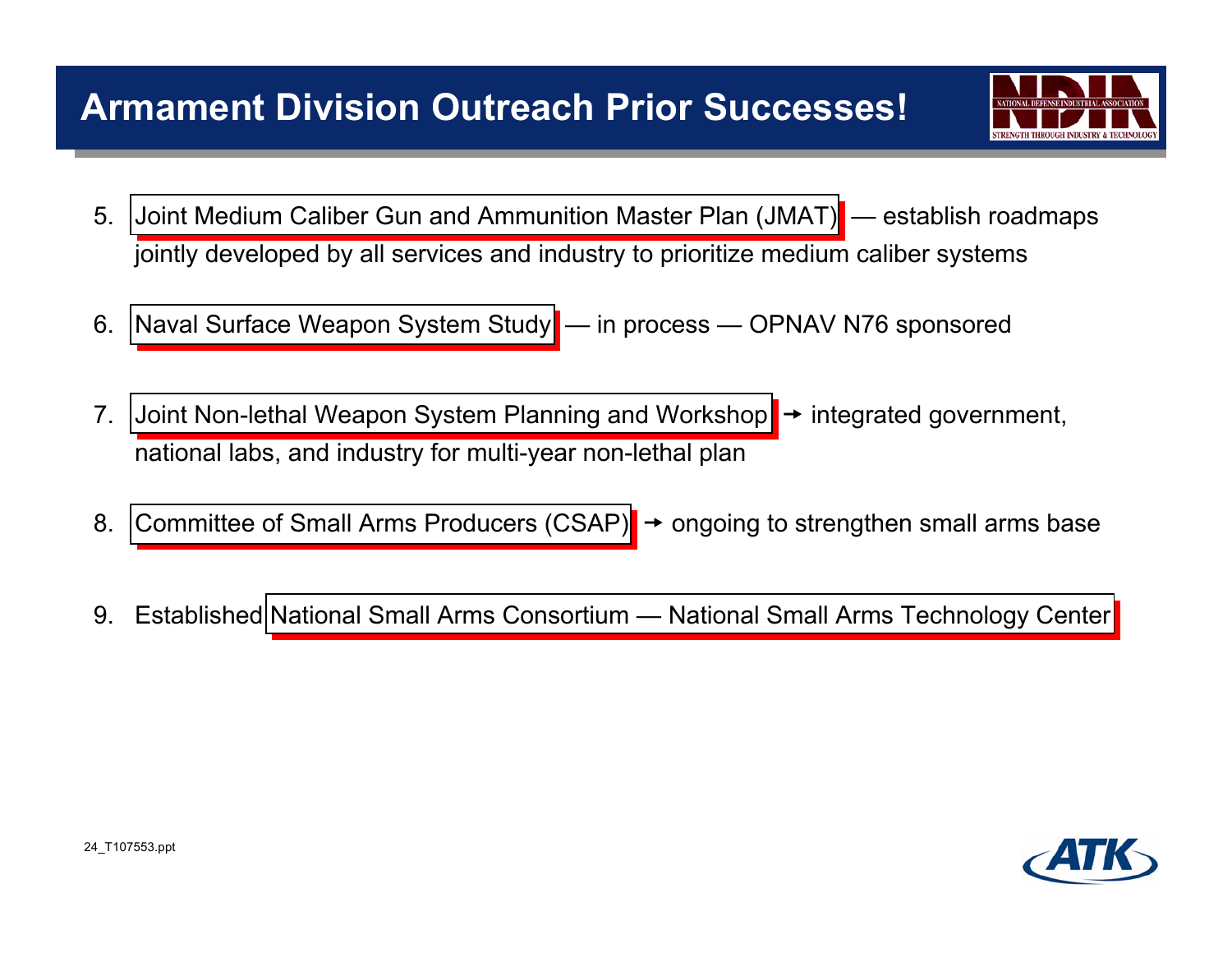

#### **Pentagon Outreach Effectiveness Assured Through:**

- 1. Committee/membership identification of key DoD/service target offices
- 2. Committee identified topics/issues for communication to target offices
- 3. Effective execution of special studies sponsored by target offices
	- –Identified by committee
	- –Requested by Pentagon

- **• Armament Division Committees and Membership are Encouraged • Armament Division Committees and Membership are Encouraged to Provide Input to Outreach Focus to Provide Input to Outreach Focus**
- **• Executive Committee will Maintain Lists and Action Plans Executive Committee will Maintain Lists and Action Plans•**

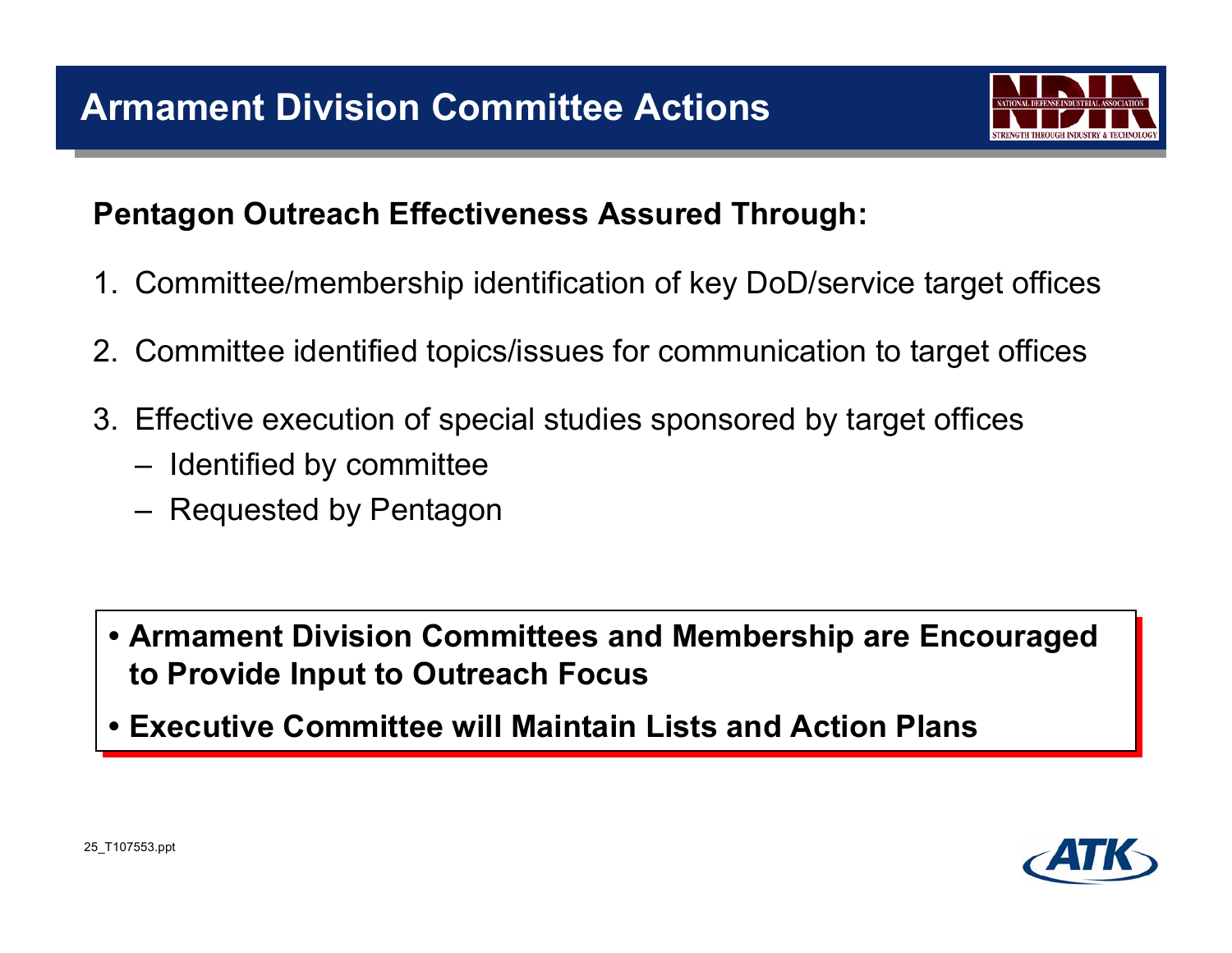

#### **Objective**

- To define DoD and industry manpower evolution <u>and</u> establish legislative recommendations to strengthen resource base
	- Baseline:
		- - Shape 2006 version of 1958 National Defense Education Act (NDEA)
		- -Other topics

### **Conclusion**

- Science and technology workforce requires attention to maintain technology leadership and staffing levels
	- Education
	- Retention
	- –Mentoring

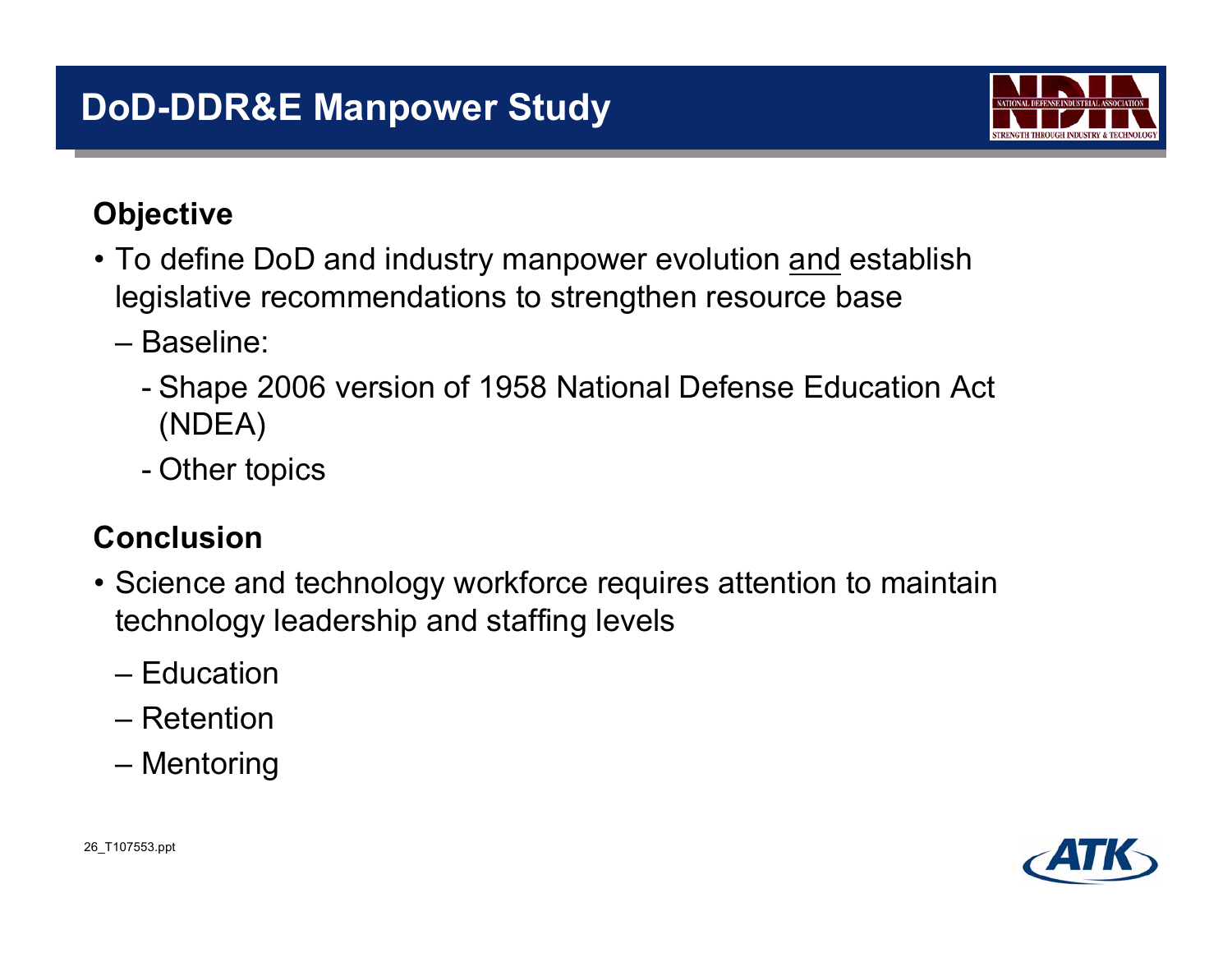

- **Objective:** International cooperation and integration of symposiums benefiting industry and Department of Defense to encourage partnerships for development, production, and interoperability
- **Approach:** Coordination of NDIA Armament Division programs with "Symposium at Shrivenham" The Royal Military College of Science
	- Common presentations and panel participants is a strong "open door" resource

**European Small Arms and Cannon Symposium European Small Arms and Cannon Symposium**

**August 2004 August 2004**

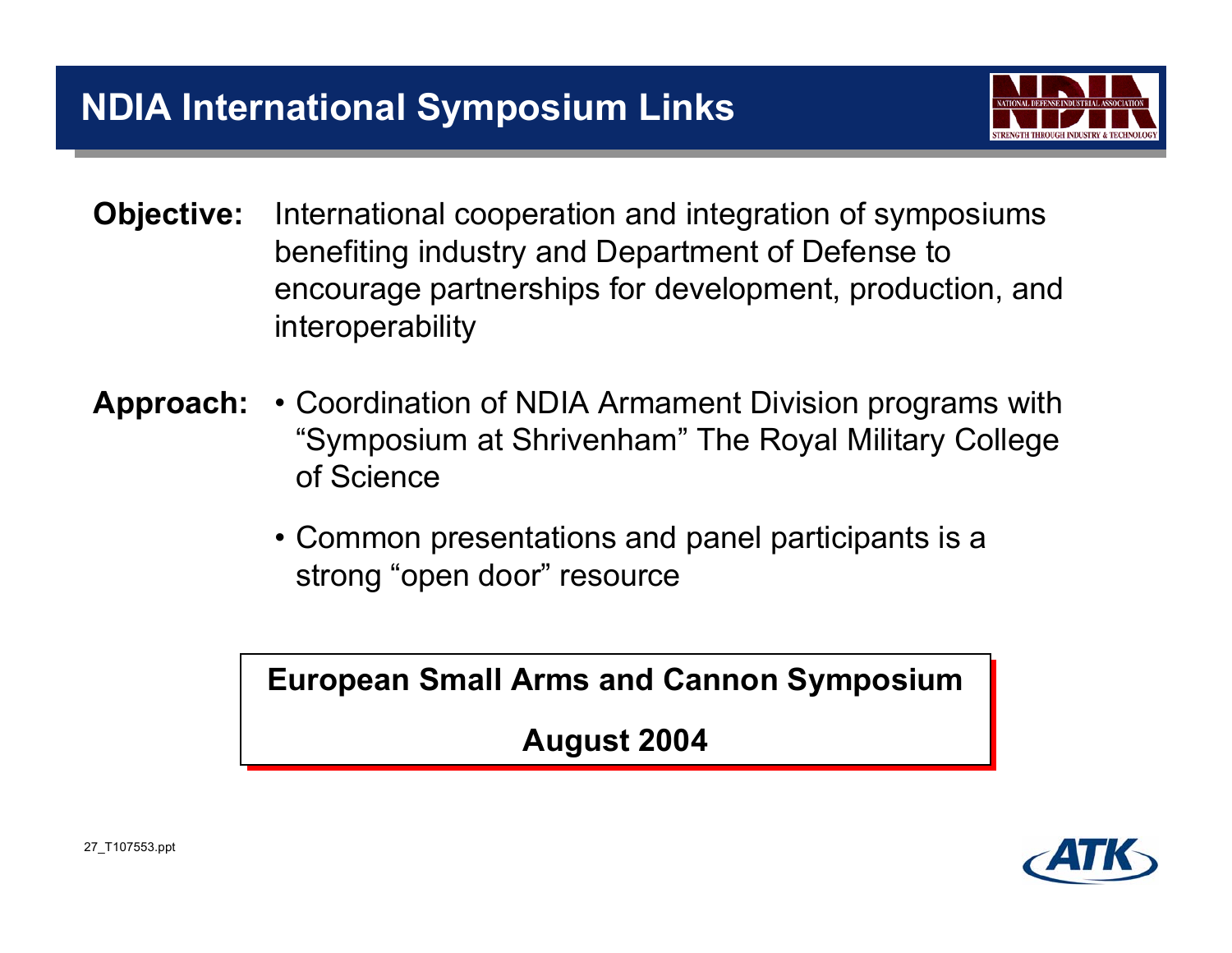

- Issue 1: Sustaining War on Terrorism, Military Readiness, and Future Defense Transformation
- Issue 2: Support the Defense Industrial Base
- Issue 3: Ethical, Accountable, and Balanced Process Reforms
- Issue 4: Securing the Homeland
- Issue 5: Improve Human Resource Programs

**NDIA Board of Directors Approved Focus NDIA Board of Directors Approved Focus**

**Established by Government Policy Advisory Committee Established by Government Policy Advisory Committee**

**Look to Web Site for Full Details Look to Web Site for Full Details**

These Issues are NDIA Membership Voice to Congress

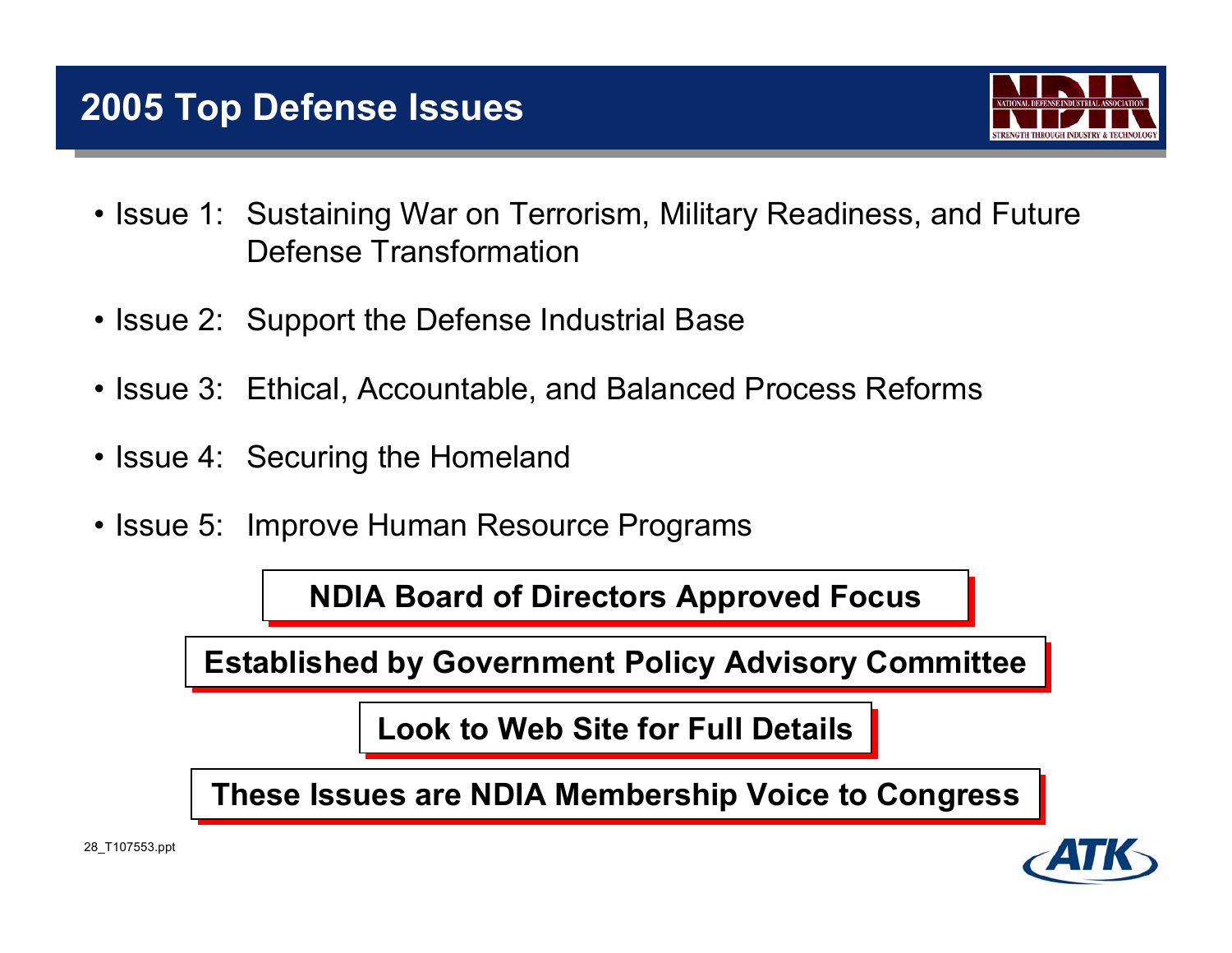

- National Defense Magazine
	- –Emphasis on relevant and timely topics
	- –Frequently source of media, DoD, and Congressional reference
- Website
	- –Symposium presentations available — attendee access
	- –Complementary information
	- –Full list of activity
- Top public policy issues prioritized addressed to Congress strengthen the community



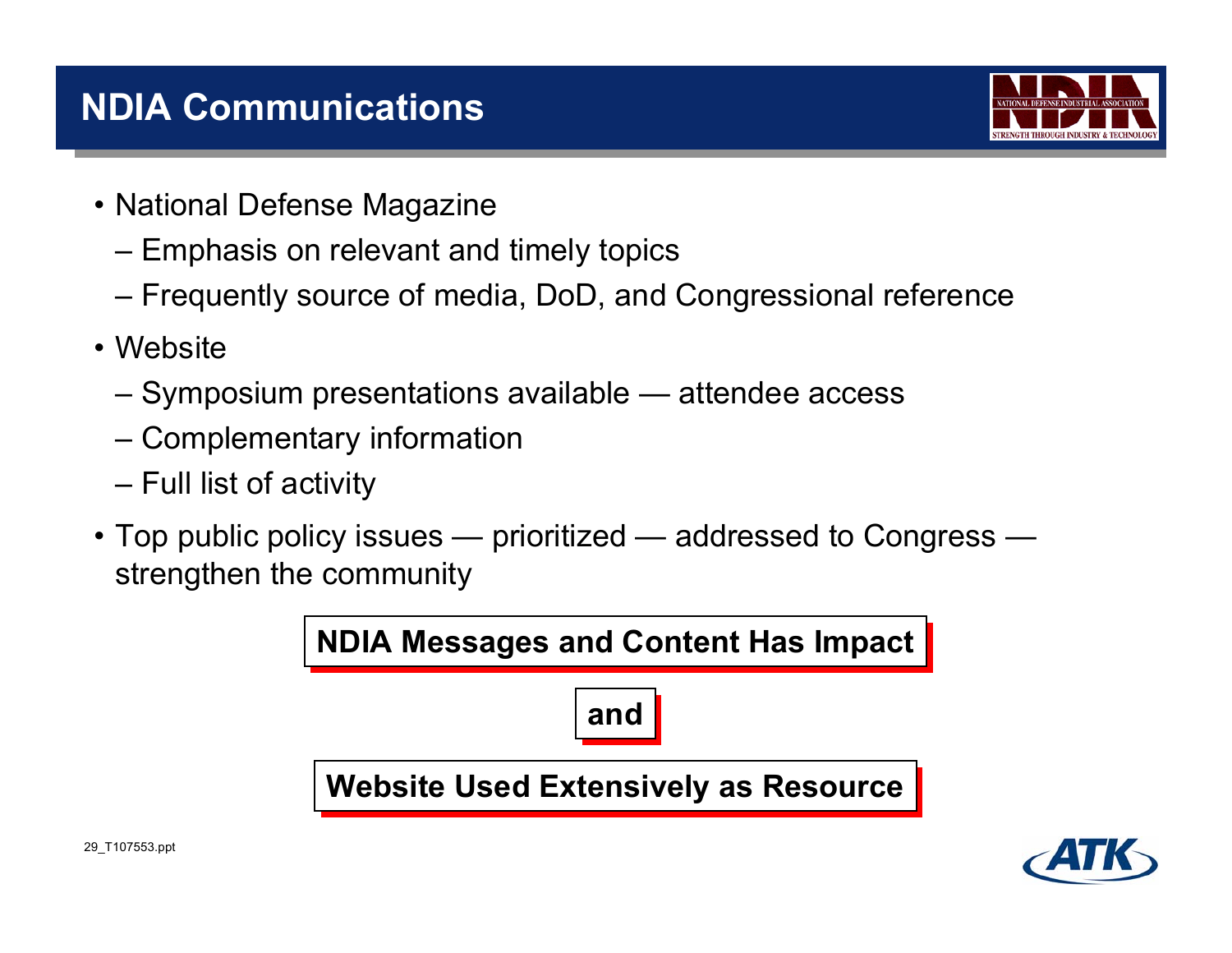- Committee of Small Arms Producers (CSAP) Oversight – Results: Consortium/National Center  $\rightarrow$ |Operational 2005
- Establish focused <u>Pentagon Outreach Program</u> to targeted offices
- Facilitating responsiveness <u>readiness</u>
- Division and Committee Links <u>leveraging commonality of</u> resources, technology, systems
- $\bullet$  <u>Legislative affair</u> "top issues"  $\rightarrow$  seeking value added legislation
- Support DoD-DDR&E Manpower Resource Study
- Expanded effectiveness of <u>exhibits/displays</u> "firing demonstration"

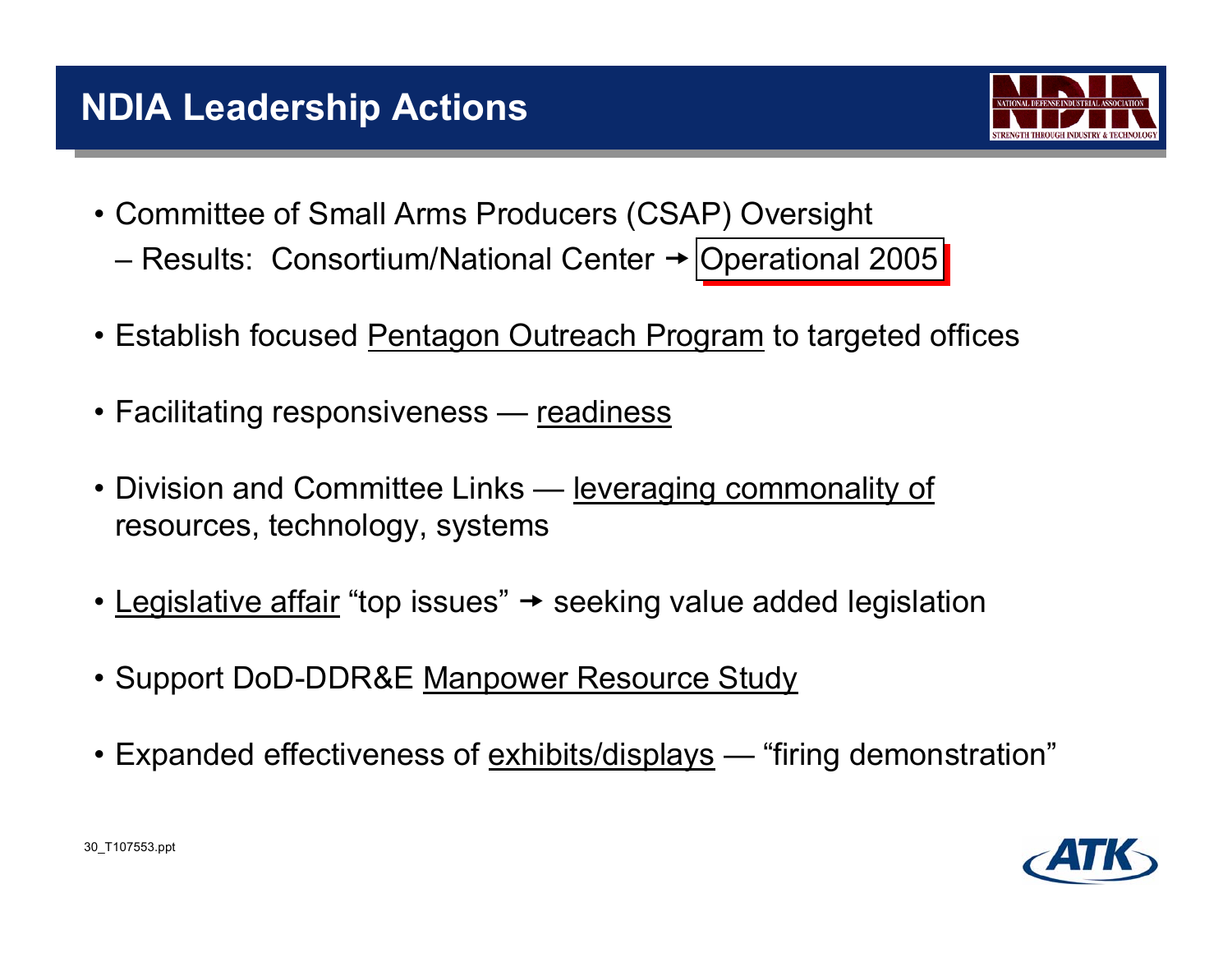

- NDIA is <u>strong</u> and <u>valuable</u>
	- –Resource use enables timely/responsive solutions
- Armament Division is <u>transforming</u> to ensure relevance
- Multi-discipline capability links NDIA divisions
- <u>Listen</u> to "lessons learned" and jointly <u>enable</u> readiness capability
- <u>Commitment</u> to "value added" change
	- Jointness
	- Transformation future
	- "Lessons learned"
	- –Capability driven
	- –Readiness — capability — responsiveness
- Attendee participation strengthens organization

## **NDIA Membership Shapes the Organization NDIA Membership Shapes the Organization Through Participation and Use Through Participation and Use**